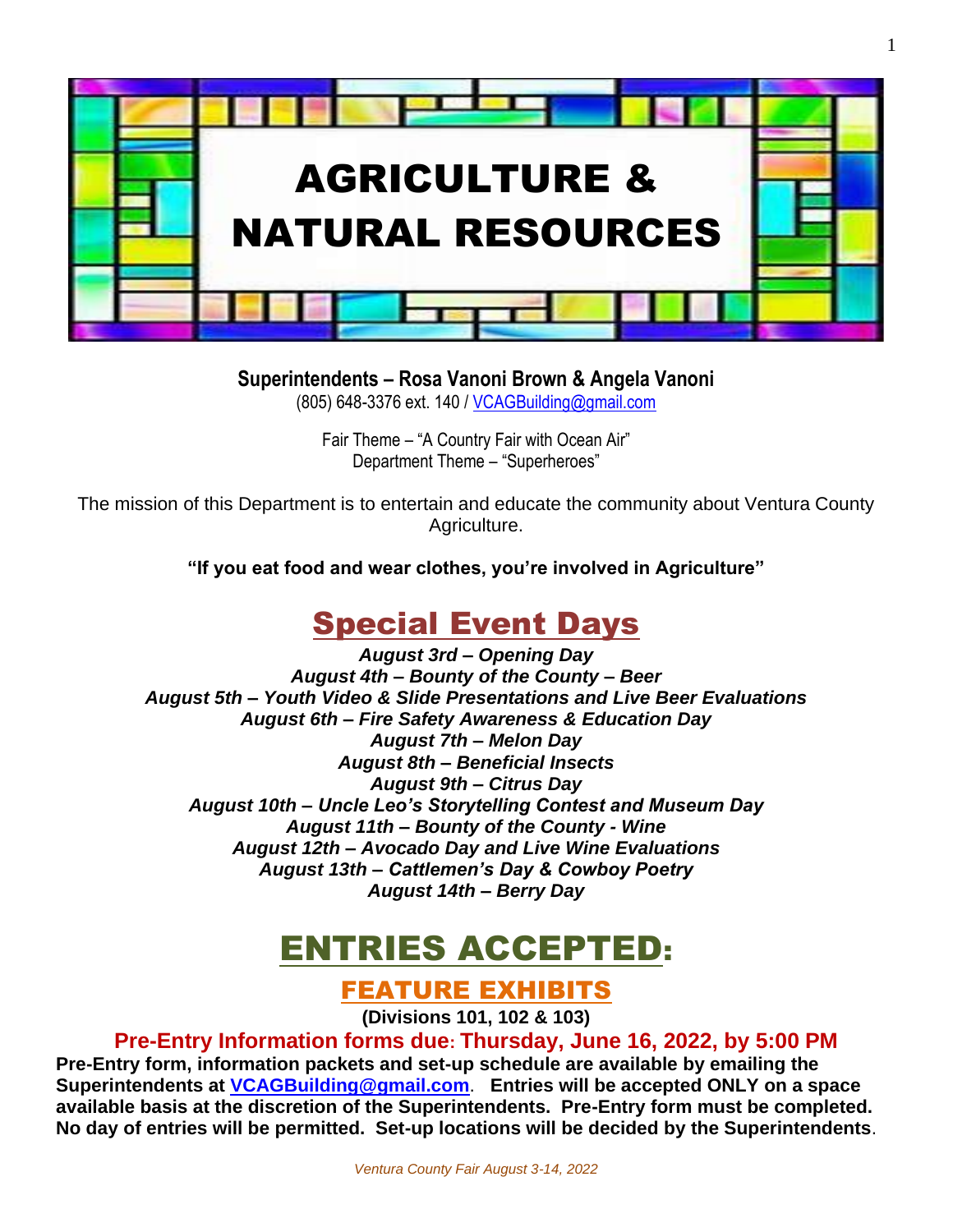## **Feature Exhibit Set-up: July 28 – August 2, 2022**

- 1. Feature Exhibits (booths) shall be limited to one (1) entry per Exhibitor/Group.
- 2. Interactive exhibits are most appealing to the public.
- 3. The use of the Department Theme is encouraged *"Superheroes".*
- 4. **Banners will be hung on Thursday, July 28, 2022, ONLY - 1:00 PM – 4:00 PM**.
- 5. All Feature Exhibitors shall supply and use timers and power strips/surge protectors to manage all display power, electrical and lighting component needs.
- 6. All Exhibitors must respect physical and visual space of adjacent exhibits. Failure to do so may result in score reduction.
- 7. Feature Booths cannot exceed 9'6" in depth (front to back).
- 8. *Superintendents reserve the right to reject any entry and/or display accessory it deems objectionable, or inappropriate-this includes politics*
- 9. No booth additions or rearrangements will be permitted after **3:00 PM, Tuesday, August 2, 2022**.
- 10. All Feature Exhibits must be maintained throughout the Fair, including the replacement of withered or damaged fruits and vegetables.
- 11. **Booths must be dismantled and removed from the building between 9:00 AM and 5:00 PM, Monday, August 15, 2022.**
- 12. Premium checks will be held until booths are dismantled and area cleaned to the satisfaction of the Superintendents.

**For more information contact Superintendents by e-mail at** VCAGBuilding@gmail.com

#### **Premiums Offered per Class**

| 1st.  | 2nd   | 3rd   | 4th   |
|-------|-------|-------|-------|
| \$500 | \$400 | \$300 | \$200 |

Agricultural exhibits should reflect the ever changing and diversified character of agriculture in Ventura County. Interactive exhibits are most appealing. The Theme for the 2022 Agriculture Building is: "Superheroes"

#### **DIVISION 101 - AGRICULTURAL THEME**

(100 square feet minimum – 324 square feet maximum on a space available basis as approved by a Superintendent)

- 1. Specialty Products (small batch local items grown/processed in Ventura County)
- 2. Family Farm/Commercial Grower
- 3. Non-Profit Organization
- 4. Youth Organizations (4-H, FFA, Grange, Scouts)
- 5. County/State/National Agencies (NRCS, CSDA, Ag Commissioner)
- 6. Packing Houses/Processing Plants
- 7. Ag Services (Labor Contractors, Farm Management, Equipment Rentals, Consulting)
- 8. Grower Associations and Clubs (Co-ops, Commodity Groups)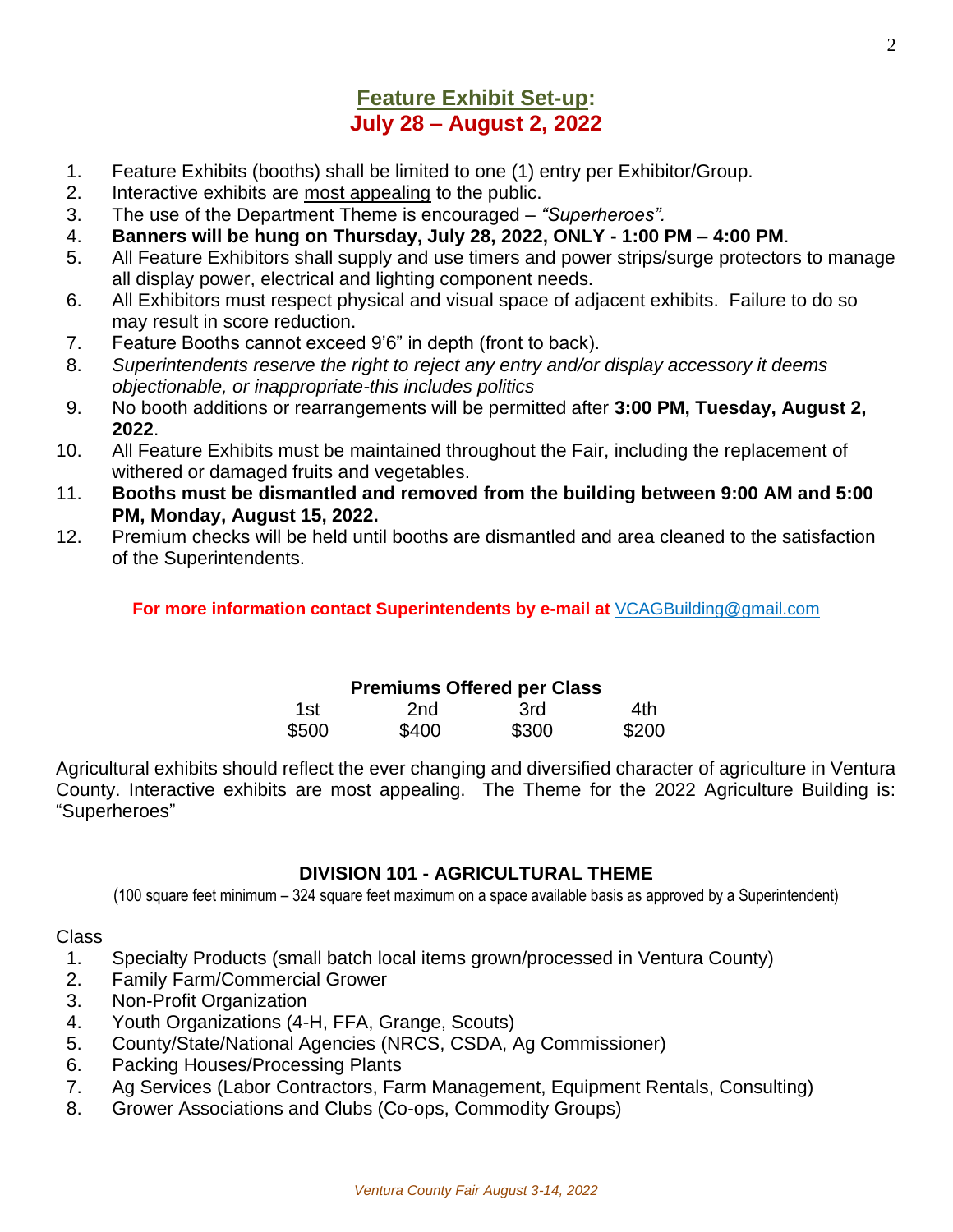### **DIVISION 102 - NATURAL RESOURCE THEME**

(100 square feet minimum – 324 square feet maximum on a space available basis as approved by a Superintendent)

#### Class

- 1. Parks (County/State/National)
- 2. Fire Services
- 3. Non-Profit Organization

#### **DIVISION 103 - MUSEUMS**

(100 square feet minimum – 324 square feet minimum on a space available basis as approved by a Superintendent)

#### Class

1. Museums and Historical/Heritage Groups

#### **Judging Criteria for Feature Exhibits**

Educational Value - Educates and informs the public about agriculture/natural resource products and issues, which are timely and important to contemporary living (30%)

Presentation/Attractiveness/Originality - Effective use of composition, color and/or other aids to enhance appearance, to create interest and invite closer inspection (30%)

Interactiveness – Hands on activities that encourage the public to learn more about your organization (i.e., Q&A, games, photo ops, contests, etc.) (20%)

Creativity - Cleverness and skill in design or feature of exhibit, use of lighting, visual aids, movement to enhance purpose and/or subject (10%)

Fair/Building Theme - Use of Fair/Building Theme in Display (10%)

Total 100%

## **OLIVE OIL & VINEGAR BEER, WINE, KOMBUCHA, ENTRIES ACCEPTED:**

**In Person - Friday, July 29, 2022 - 4:00 PM – 6:00 PM and/or Saturday, July 30, 2022 - 9:00 AM – 4:00 PM**

# **HOW TO ENTER:**

**Dates: June 5-July 18, 2022 online only**.

**Entries must be submitted online. Except** for Feature Exhibits, Bounty of the County, Wine & Desserts, Corn Shuckin' Contest, Melon Carving Contest. **See each Contest/Division for entry requirements**. Enter online at the Fair's website **[www.venturacountyfair.org](http://www.venturacountyfair.org/)**. (*Online entries close at 11:59 PM on July 18, 2022)*. No emailed entries accepted. Please do not bring entries at this time.

**Entry forms will be accepted online only, include a copy of your receipt and entry form with your entry. It must be delivered in person or shipped and must be received by 4:00 PM, Saturday, July 30, 2022, to: Ventura County Fair, 10 W Harbor Blvd., Ventura, CA 93001; Attention: Agriculture – Entries.**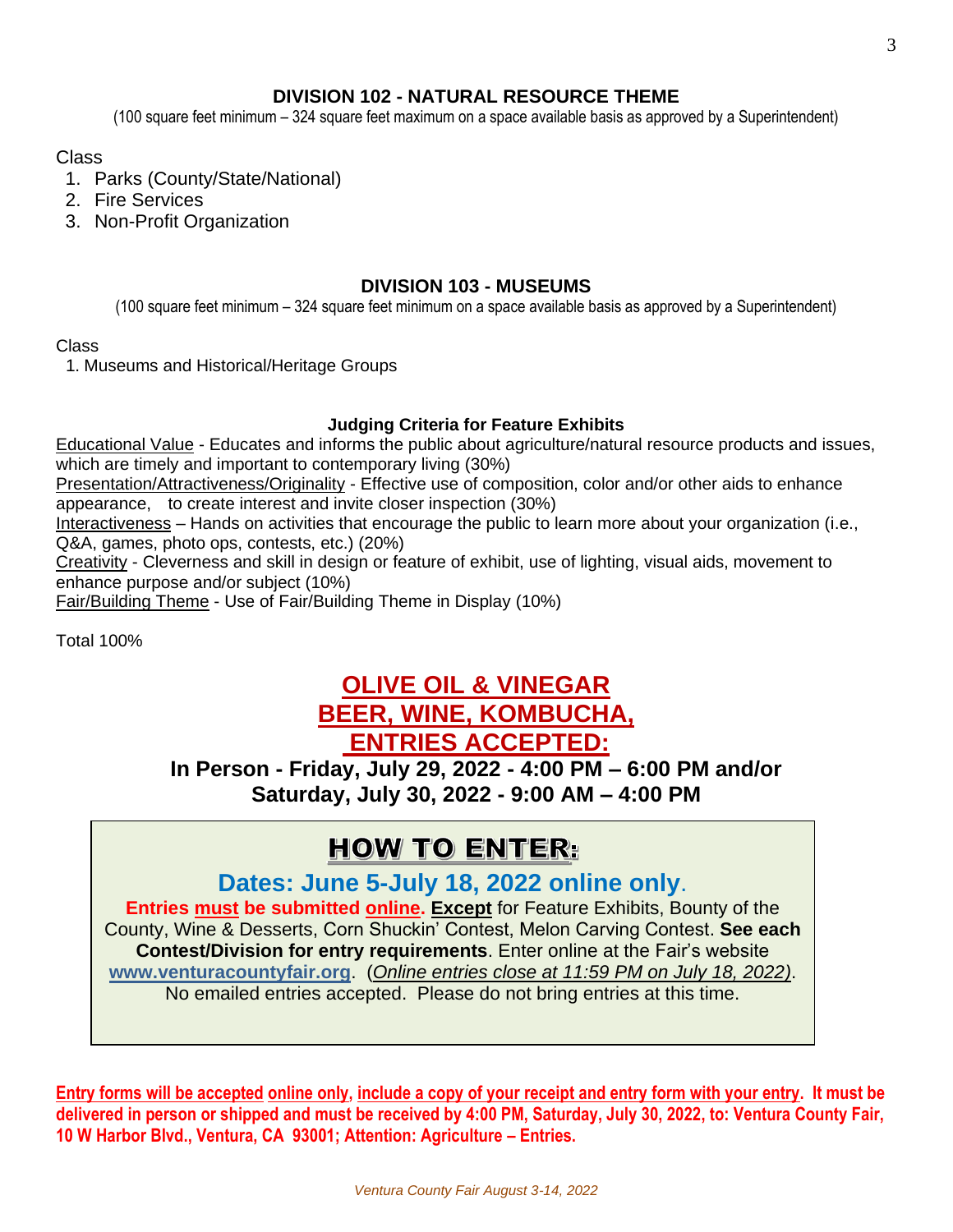# OLIVE OIL

#### **RULES**

- 1. Open to Extra Virgin and Flavored Extra Virgin Olive Oils produced in California.
- 2. Submit two (2) identical bottles per entry, one for judging and one for display.

#### **Premiums Offered per Class**

1st 2nd 3rd \$10 \$8 \$6 **DIVISION 104 - COMMERCIAL PRODUCER**

#### Class – **Extra Virgin Olive Oil** Class – **Flavored Olive Oil**

- 
- 2. Mission Blends 15. Herb Flavored
- 
- 4. Sevillano Blends
- 5. Ascolano
- 6. Ascolano Blends
- 7. Picholine
- 8. Picholine Blends
- 9. Arebequina
- 10. Arebequina Blends
- 11. Frontoio, Leccina, Pendolino, Maurino, Moralolo
- 12. Other Mono Cultivars
- 13. Other Blends

# VINEGAR

## **RULES**

- 1. Open to all vinegars produced in California.
- 2. Submit two (2) identical bottles per entry, one for judging and one for display.

#### **DIVISION 105 – VINEGAR**

#### Class – **Unflavored Vinegar** Class – **Flavored Vinegars**

- 
- 
- 
- 4. Other Unflavored (Name)

# HOMEBREW BEER, CIDER, KOMBUCHA, LIQUEUR, MEAD & AMATEUR WINE

*We welcome Micro-Brewery, Vineyard and Winery presentations. For more information or to schedule, please contact a Superintendent by email at: VCAGBuilding@gmail.com*

- 
- 1. Mission 14. Citrus Flavored
	-
	-

- 
- 1. Apple Cider 6. The Contract of the Second State of the Second State of the Second State of the Second State of the Second State of the Second State of the Second State of the Second State of the Second State of the Seco
- 2. Red Wine 6. Herb Flavored
- 3. White Wine **7. Other Flavored (Name)**
- -
	-
- 3. Sevillano 16. Other Flavored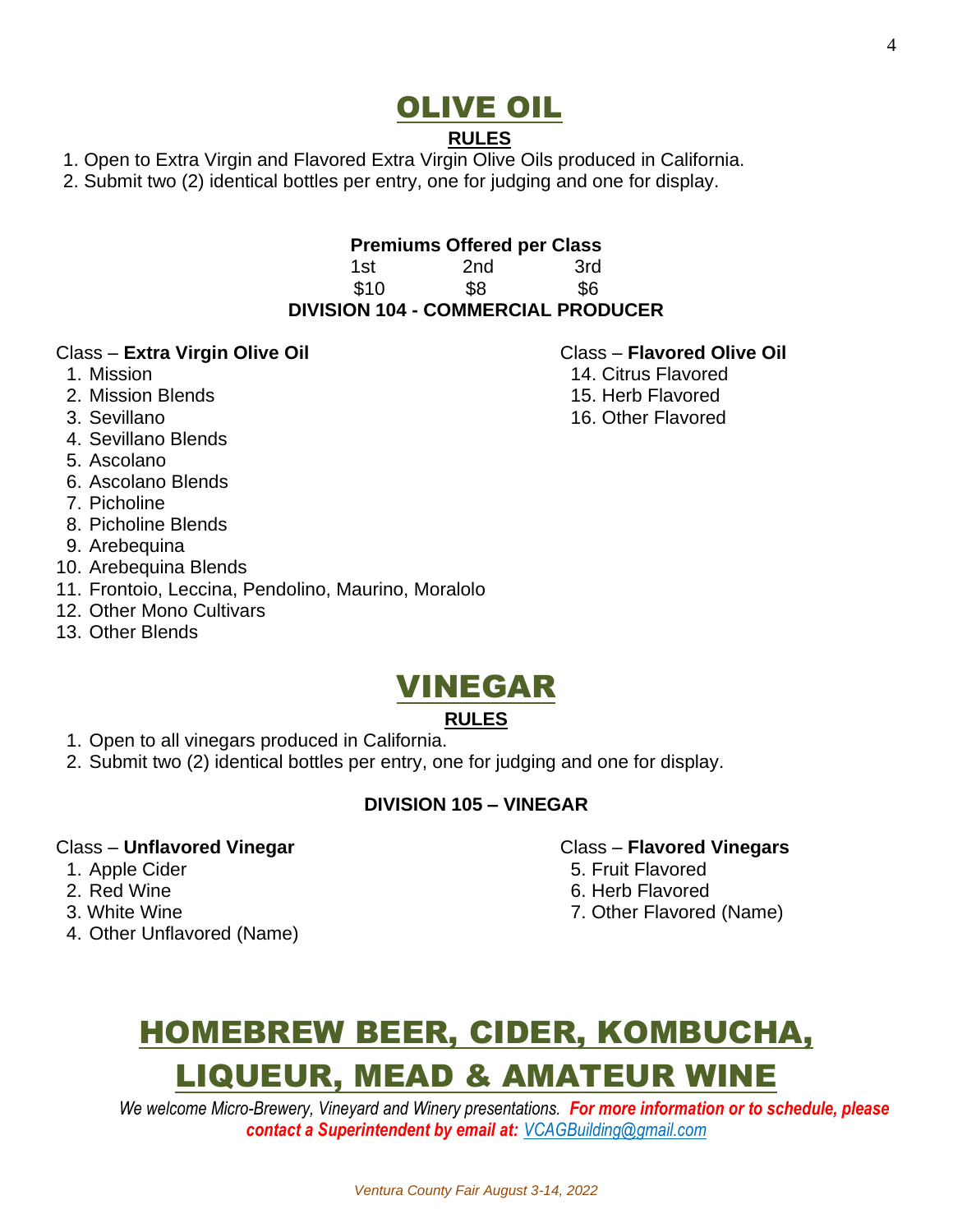| 1st  | 2 <sub>nd</sub> | 3rd |
|------|-----------------|-----|
| \$10 | \$8             | \$6 |

## **HOMEBREW BEER, CIDER & MEAD RULES**

- 1. All entries in this Division must be prepared and bottled by the Exhibitor.
- 2. Must be 21 years of age or older to enter in this Division.
- 3. Submit two (2) identical bottles per entry-one for tasting, one for display.
- 4. Limit one entry per style (2015 BCJP Guidelines).
- **5. Entry Fee: \$5.00 per entry**
- 6. No labels on beer, cider, or mead.
- 7. Amateur Divisions judged using the American System of Judging.
- 8. Score sheets may be picked up from Building Superintendents during regular Fair hours beginning August 3, 2022. Score sheets not picked up during the duration of the Fair or on pick-up day will be discarded.

#### **DIVISION 106 – HOMEBREW BEER, CIDER & MEAD**

#### Class - **Standard American Beer** Class - **Dark European Lager**

- 1A. American Light Lager 8A. Munich Dunkel
- 1B. American Lager 8B. Schwarzbier
- 
- 1D. American Wheat Beer 1999 Controller 10 and 10 and 10 and 10 and 10 and 10 and 10 and 10 and 10 and 10 and 1

#### Class – **International Pale Lager Processes 9B. Eisbeck**

- 2A. International Pale Lager 1986 1997 1998. Baltic Porter
- 2B. International Amber Lager **Class German Wheat Beer**
- 2C. International Dark Lager 10A. Weissbier

- 3A. Czech Pale Lager10C. Weizenbock
- 3B. Czech Premium Pale Ale Class -**British Bitter**
- 3C. Czech Amber Lager 11A. Ordinary Bitter
- 3D. Czech Dark Lager 11B. Best Bitter

#### Class – **Pale Malty European Lager** 11C. Strong Bitter

- 
- 
- 
- Class **Pale Bitter European Beer** 12C. English IPA
- 
- 
- 5C. German Helles Exportbier 13B. British Brown Ale
- 

#### Class - **Amber Malty European Lager** Class - **Scottish Ale**

- 
- 
- 

### Class - **Amber Bitter European Beer** Class - **Irish Beer**

- 7A. Vienna Lager 15A. Irish Red Ale
- 
- 7C. Kellerbier (Pale Kellerbier, Amber 15C. Irish Extra Stout Kellerbier)

- 
- 

#### 1C. Cream Ale **Class -Strong European Beer**

- 
- 
- 
- 
- 
- Class **Czech Lager** 10B. Dunkles Weissbier
	-

- 
- 
- 
- 4A. Munich Helles Class **Pale Commonwealth Beer**
- 4B. Festbier 12A. British Golden Ale
- 4C. Helles Bock **12B. Australian Sparkling Ale** 
	-

#### 5A. German Leichtbier Class -**Brown British Beer**

- 5B. Kölsch 13A. Dark Mild
	-
- 5D. German Pils 13C. English Porter
	-
- 6A. Märzen 14A. Scottish Light
- 6B. Rauchbier 14B. Scottish Heavy
- 6C. Dunkles Bock 14C. Scottish Export
	- -
- 7B. Altbier15B. Irish Stout
	-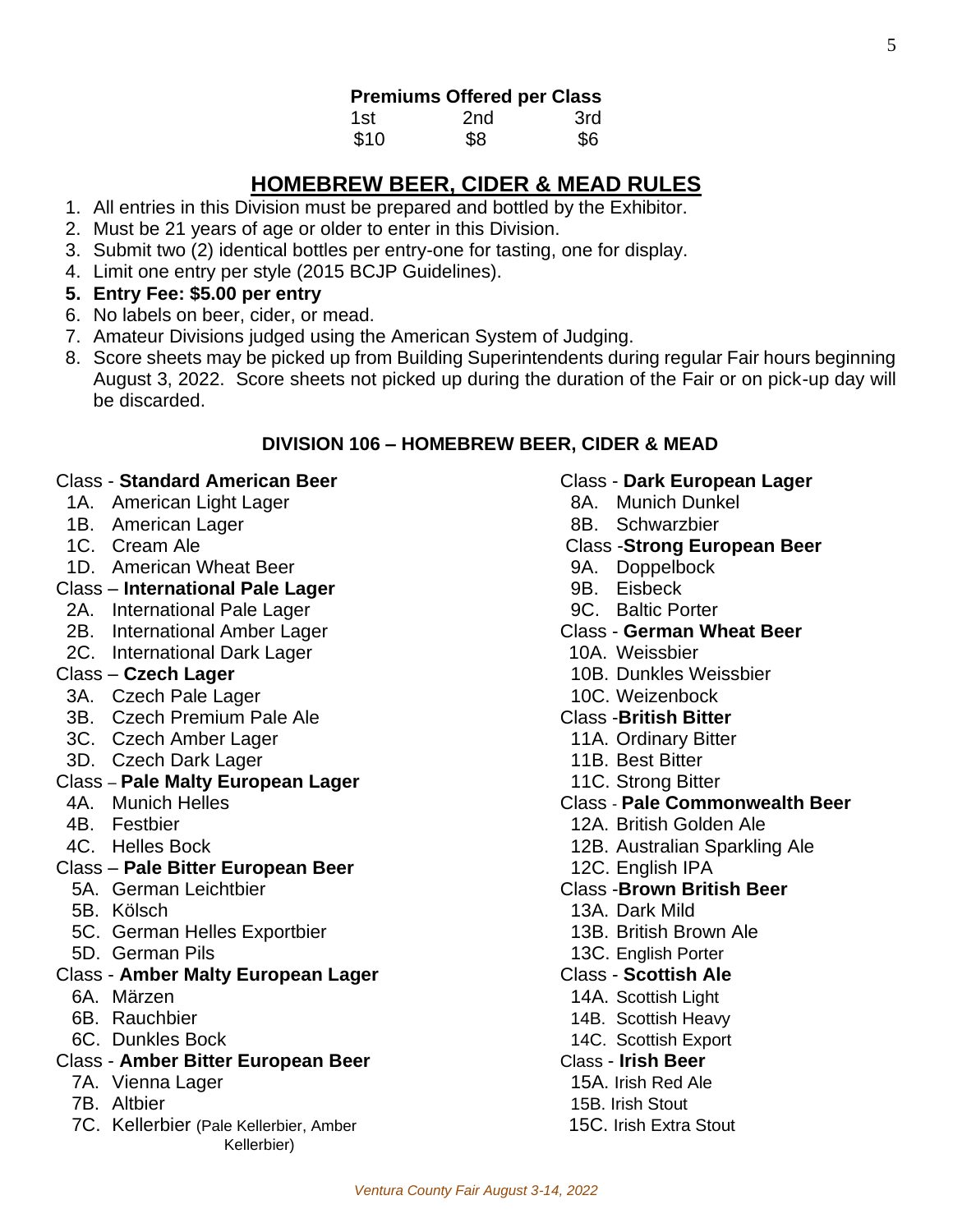|                    | <b>Class - Dark British Beer</b><br>16A. Sweet Stout   | 27.               | <b>Class - Historical Beer</b><br>Historical Beer (Gose, Kent |
|--------------------|--------------------------------------------------------|-------------------|---------------------------------------------------------------|
|                    | 16B.Oatmeal Stout                                      |                   | Common, Lichtenhainer, London                                 |
|                    | 16C. Tropical Stout                                    |                   | Brown Ale, Piwo Grodziskie,                                   |
|                    | 16D. Foreign Extra Stout                               |                   | Pre-Prohibition Lager,<br>Pre-Prohibition Porter, Roggenbi    |
|                    | <b>Class - Strong British Ale</b>                      |                   |                                                               |
|                    | 17A. British Strong Ale                                |                   | <b>Class - American Wild Ale</b>                              |
| 17B.               | Old Ale                                                |                   | 28A. Brett Beer                                               |
|                    | 17C. Wee Heavy                                         | 28B.              | Mixed-Fermentation Sour Be                                    |
| 17D.               | <b>English Barleywine</b>                              |                   | 28C. Wild Specialty Beer                                      |
|                    | <b>Class - Pale American Ale</b>                       |                   | <b>Class - Fruit Beer</b>                                     |
|                    | 18A. Blonde Ale                                        |                   | 29A. Fruit Beer                                               |
|                    | 18B. American Pale Ale                                 |                   | 29B. Fruit and Spice Beer                                     |
|                    | Class - Amber and Brown American Beer                  | 29C.              | <b>Specialty Fruit Beer</b>                                   |
|                    | 19A. American Amber Ale                                |                   | <b>Class - Spiced Beer</b>                                    |
|                    | 19B. California Common                                 |                   | 30A. Spice, Herb or Vegetable Bee                             |
|                    | 19C. American Brown Ale                                |                   | 30B. Autumn Seasonal Beer                                     |
|                    | <b>Class - American Porter and Stout</b>               | 30C.              | <b>Winter Seasonal Beer</b>                                   |
|                    | 20A. American Porter                                   |                   | <b>Class - Alternative Fermentables B</b>                     |
|                    | 20B. American Stout                                    |                   | 31A. Alternative Grain Beer                                   |
| 20C.               | <b>Imperial Stout</b>                                  |                   | 31B. Alternative Sugar Beer                                   |
| Class - <b>IPA</b> |                                                        |                   | <b>Class - Smoked Beer</b>                                    |
|                    | 21A. American IPA                                      |                   | 32A. Classic Style Smoked Beer                                |
| 21B.               | Specialty IPA (Belgian, Black, Brown, Red, Rye, White) | 32B.              | <b>Specialty Smoked Beer</b>                                  |
|                    | <b>Class - Strong American Ale</b>                     |                   | Class - Wood Beer                                             |
| 22A.               | Double IPA                                             |                   | 33A. Wood-Aged Beer                                           |
| 22B.               | American Strong Ale                                    | 33B.              | Specialty Wood-Aged Beer                                      |
|                    | 22C. American Barleywine                               |                   | <b>Class - Specialty Beer</b>                                 |
|                    | 22D. Wheatwine                                         |                   | 34A. Clone Beer                                               |
|                    | Class - European Sour Ale                              | 34B.              | Mixed-Style Beer                                              |
| 23A.               | <b>Berliner Weisse</b>                                 | 34C.              | <b>Experimental Beer</b>                                      |
| 23B.               | <b>Flanders Red Ale</b>                                |                   | <b>Class-Standard Cider &amp; Perry</b>                       |
|                    | 23C. Oud Bruin                                         |                   | C1A. New World Cider                                          |
| 23D.               | Lambic, Gueuze                                         | C1B.              | <b>English Cider</b>                                          |
| 23E.               | <b>Fruit Lambic</b>                                    | C <sub>1</sub> C. | <b>French Cider</b>                                           |
|                    | Class - Belgian Ale                                    | C1D.              | New World Perry                                               |
| 24A.               | Witbier                                                | C <sub>1</sub> E. | <b>Traditional Perry</b>                                      |
| 24B.               | Belgian Pale Ale                                       |                   | <b>Class - Specialty Cider &amp; Perry</b>                    |
| 24C.               | Biére de Garde                                         | C <sub>2</sub> A. | New England Cider                                             |
|                    | Class - Strong Belgian Ale                             | C <sub>2</sub> B. | Cider with other fruit                                        |
| 25A.               | Belgian Blonde Ale                                     | C <sub>2</sub> C. | Applewine                                                     |
| 25B.               | Saison                                                 | C <sub>2</sub> D. | Ice Cider                                                     |
| 25C.               | Belgian Golden Strong Ale                              | C <sub>2</sub> E. | <b>Cider with Herbs/Spices</b>                                |
|                    | <b>Class - Trappist Ale</b>                            | C <sub>2</sub> F. | <b>Specialty Cider/Perry</b>                                  |
| 26A.<br>26B.       | <b>Trappist Single</b>                                 |                   |                                                               |
| 26C.               | <b>Trappist Dubbel</b>                                 |                   |                                                               |
| 26D.               | <b>Trappist Tripel</b><br>Belgian Dark Strong Ale      |                   |                                                               |
|                    |                                                        |                   |                                                               |

#### Class - **Dark British Beer** Class – **Historical Beer**

| Historical Beer (Gose, Kent                |
|--------------------------------------------|
| Common, Lichtenhainer, London              |
| Brown Ale, Piwo Grodziskie,                |
| Pre-Prohibition Lager,                     |
| Pre-Prohibition Porter, Roggenbier, Sahti) |
|                                            |

#### 17A. British Strong Ale Class - **American Wild Ale**

28A. Brett Beer 28B. Mixed-Fermentation Sour Be 28C. Wild Specialty Beer Class - **Pale American Ale** Class - **Fruit Beer** 29A. Fruit Beer 29B. Fruit and Spice Beer **Proper** 29C. Specialty Fruit Beer 19A. American Amber Ale Class - **Spiced Beer** 30A. Spice, Herb or Vegetable Beer 30B. Autumn Seasonal Beer 30C. Winter Seasonal Beer **Class - Alternative Fermentables Beer** 31A. Alternative Grain Beer 31B. Alternative Sugar Beer **Class - Smoked Beer** 32A. Classic Style Smoked Beer Red, Rye, White) 32B. Specialty Smoked Beer Class - **Strong American Ale** Class - **Wood Beer** 33A. Wood-Aged Beer 33B. Specialty Wood-Aged Beer **Class - Specialty Beer** 34A. Clone Beer 34B. Mixed-Style Beer 34C. Experimental Beer 23B. Flanders Red Ale Class –**Standard Cider & Perry** C1A. New World Cider C<sub>1</sub>B. English Cider C1C. French Cider C1D. New World Perry C1E. Traditional Perry **Class – Specialty Cider & Perry** C2A. New England Cider C<sub>2</sub>B. Cider with other fruit C2C. Applewine C2D. Ice Cider C2E. Cider with Herbs/Spices C2F. Specialty Cider/Perry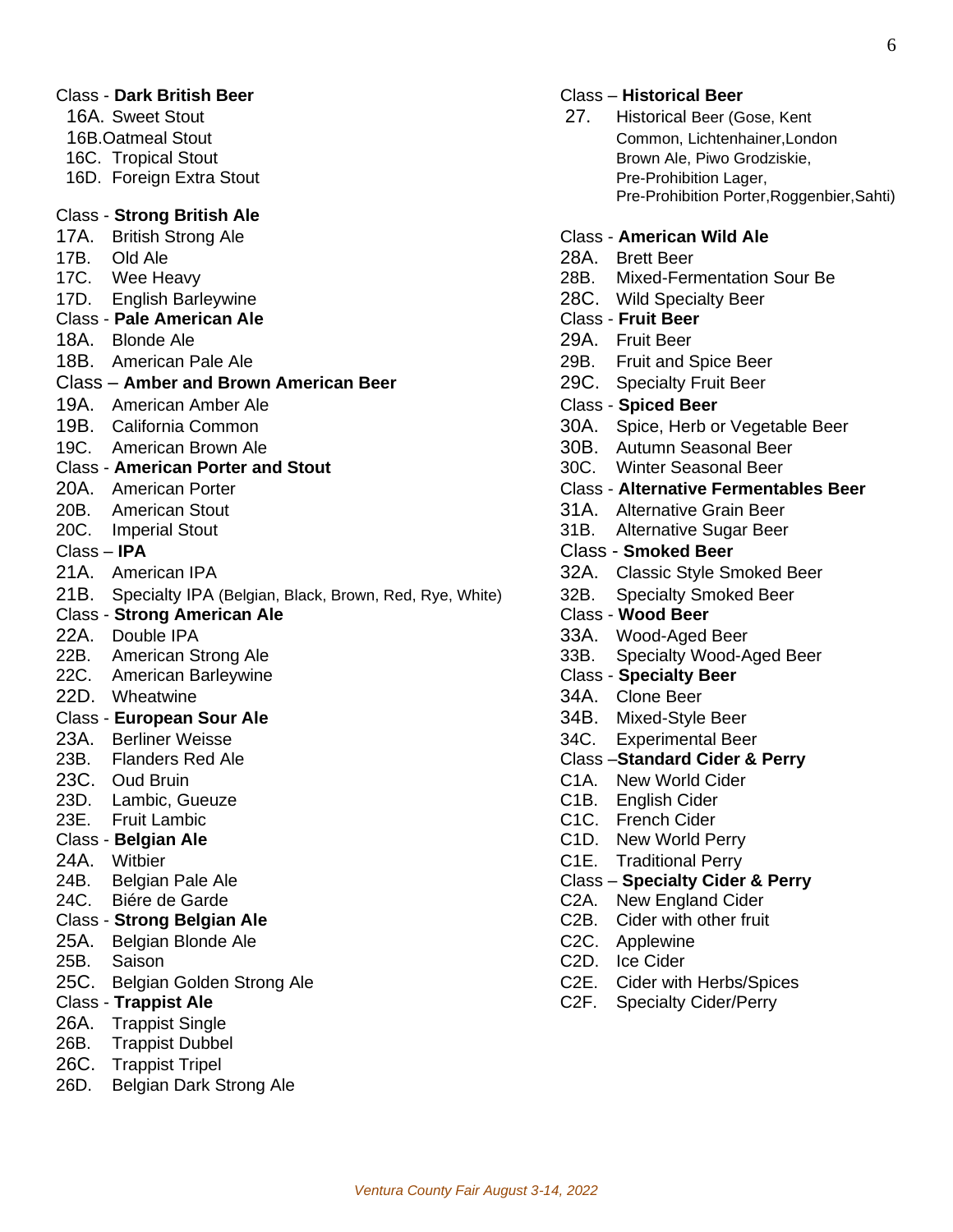| <b>Class - Traditional Mead</b>     | <b>Judging Criteria for Cider &amp; Perry</b> |    |
|-------------------------------------|-----------------------------------------------|----|
| M <sub>1</sub> A. Dry Mead          | Appearance (as appropriate for style)         | 6  |
| M <sub>1</sub> B. Semi-Sweet Mead   | Bouquet/Aroma (as appropriate for style)      | 10 |
| M1C. Sweet Mead                     | Flavor (as appropriate for style)             | 24 |
| Class - Fruit Mead                  | Overall Impression                            | 10 |
| M2A. Cyser                          | <b>Total Rating</b>                           | 50 |
| M2B. Pyment                         |                                               |    |
| M2C. Berry Mead                     |                                               |    |
| M2D. Stone Fruit Mead               | <b>Judging Criteria for Mead</b>              |    |
| M2E. Melomel                        | Bouquet/Aroma (as appropriate for style)      | 10 |
| Class - Spiced Mead                 | Appearance (as appropriate for style)         | 6  |
| M3A. Fruit and Spice Mead           | Flavor (as appropriate for style)             | 24 |
| M3B. Spice, Herb, or Vegetable Mead | <b>Overall Impression</b>                     | 10 |
| Class $4 -$ Specialty Mead          | <b>Total Rating</b>                           | 50 |
| M4A. Braggot                        |                                               |    |

#### **Judging Criteria for Beer**

M4B. Historical Mead M4C. Experimental Mead

| Aroma (as appropriate for style)      | 12 |
|---------------------------------------|----|
| Appearance (as appropriate for style) | 3  |
| Flavor (appropriate for style)        | 20 |
| Mouthfeel (as appropriate for style)  | 5  |
| <b>Overall Impression</b>             | 10 |
| <b>Total Rating</b>                   | 50 |

#### **Rating Guide**

| Outstanding $-45$ to 50 | Excellent $-38$ to 44  |
|-------------------------|------------------------|
| Very Good $-30$ to 37   | $Good - 21$ to 29      |
| Fair $-14$ to 20        | Problematic $-0$ to 13 |

## **AMATEUR/HOME WINEMAKER RULES**

- 1. All Exhibitors must be Amateur winemakers. By signing the entry form the Exhibitor declares that his/her entries were made in a home winemaking situation and not by a Winery on a commercial basis. In case of question, the Superintendents and Judges' panel will make the final decision.
- 2. Wines must be made from grapes grown in Ventura, Los Angeles, Kern, Santa Barbara and/or San Luis Obispo Counties.
- 3. All entries in this Division must be prepared and bottled by the Exhibitor.
- 4. All bottles must have labels. If you do not have a decorative label, a plain label with name, varietal, vintage, and any other pertinent information will suffice.
- 5. Submit one (1) bottle per entry.
- 6. Entries will not be returned to Exhibitor. Score sheets may be picked up from a Building Superintendent during regular Fair hours beginning August 3, 2022, until August 14, 2022. Score sheets not picked up during these dates will be discarded.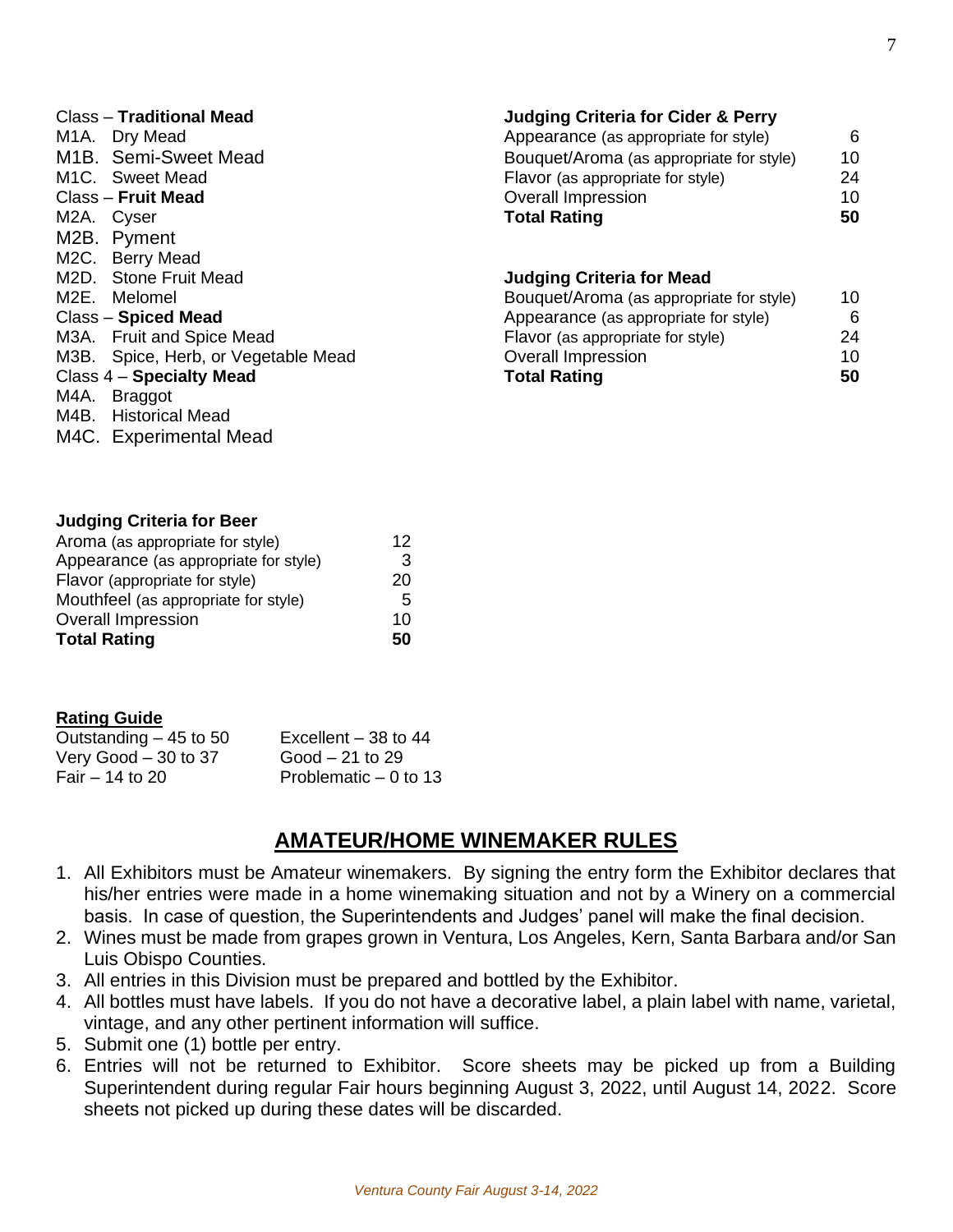- 7. Whenever three (3) or more entries in the "Other" category are of the same variety, they will be judged as a separate Class.
- 8. Amateur Divisions judged using the American System of Judging.

#### **DIVISION 107 – AMATEUR/HOME WINEMAKER**

#### Class – **White Wines** Class - **Aperitifs**

- 1. Blends (specify) 23. Blends (specify)
- 
- 
- 4. Pinot Grigio 25. Brandy
- 
- 6. Sauvignon Blanc 27. Sherry
- 
- 

#### Class – **Rose' Wines** 29. Red

- 
- 10. Off Dry
- 11. Other (specify)
- 
- 12. Blends (specify)
- 13. Cabernet Sauvignon
- 14. Merlot
- 15. Petite Sirah
- 16. Pinot Noir
- 17 Sangiovese
- 18. Syrah/Shiraz
- 19. Tempranillo
- 20. Zinfandel
- 21. Other (specify)

#### Class – **Sparkling Wines Total Points 20 points**

22. Any (describe)

- 2. Chardonnay 24. Herbal Infusion
- 3. Chenin Blanc Class **Dessert Wines**
	-
- 5. Riesling 26. Muscat
	-
- 7. Viognier 28. Other (specify)
- 8. Other (specify) Class **Organic Wines**
	-
- 9. Drv 30. White

#### Class – **Red Wines Judging Criteria for Wine**

| Clarity              | 2 points  |
|----------------------|-----------|
| Color                | 2 points  |
| <b>Bouquet</b>       | 4 points  |
| <b>Total acidity</b> | 1 point   |
| <b>Sweetness</b>     | 1 point   |
| Body/Texture         | 2 points  |
| Flavor/Taste         | 2 points  |
| <b>Bitterness</b>    | 1 point   |
| Finish               | 1 point   |
| Quality              | 4 points  |
| <b>Total Points</b>  | 20 points |

## KOMBUCHA

**RULES**

- 1. Open to Kombucha and flavored Kombucha produced in California.
- 2. Submit two (2) identical bottles per entry, one for judging and one for display.

#### **DIVISION 109 - KOMBUCHA**

- 1. Unflavored
- 2. Fruit Flavored
- 3. Herb Flavored
- 4. Other Flavored (name)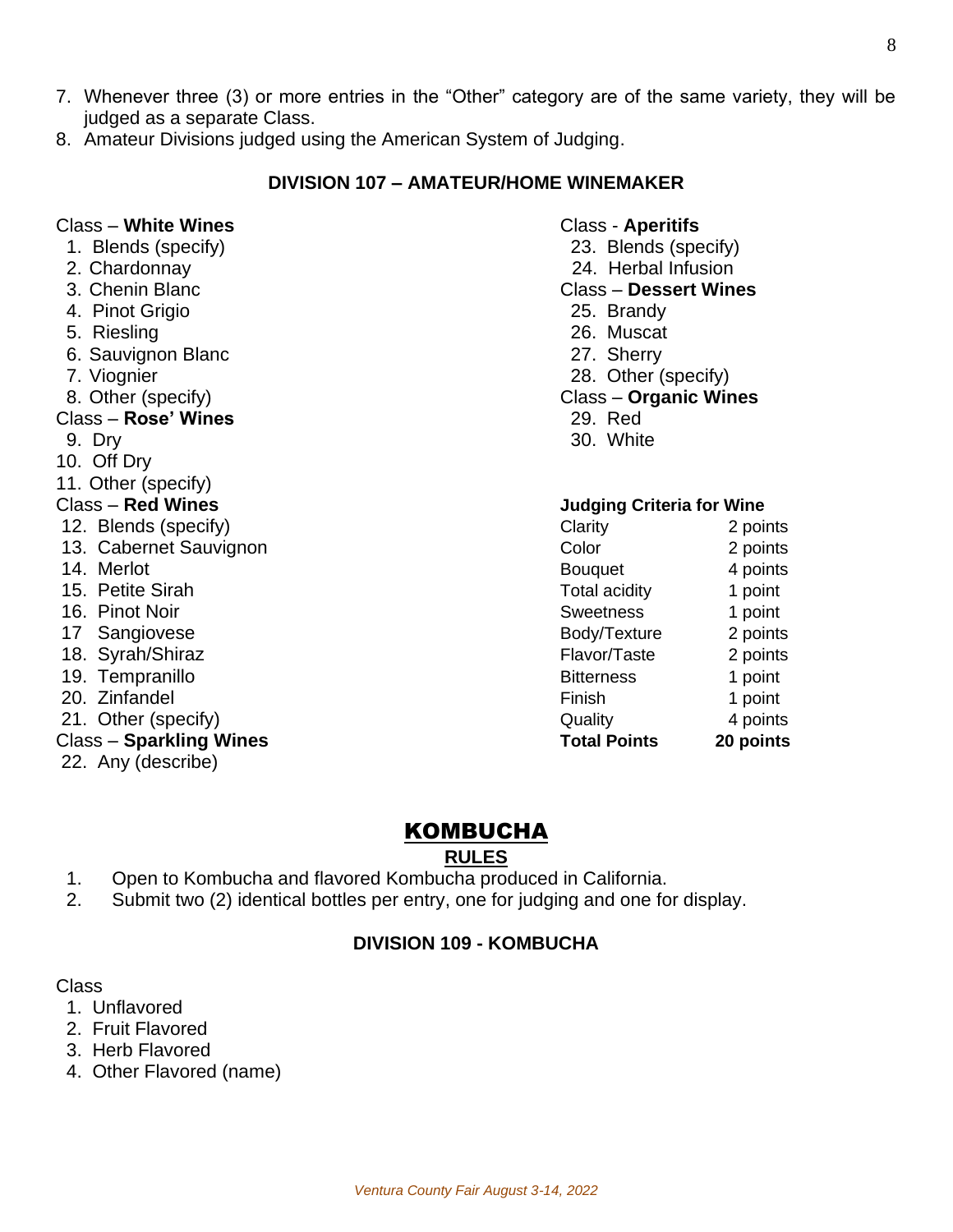## LIQUEURS AND INFUSIONS

## **RULES**

- 1. Open to Liqueur or Infusion produced in California.
- 2. Submit two (2) identical bottles per entry, one for judging and one for display.

### **DIVISION 110 – LIQUEURS AND INFUSIONS**

Class

- 1. Fruit Infusion
- 2. Herb Infusion
- 3. Nut Infusion
- 4. Spice Infusion
- 5. Limoncello
- 6. All Other (name)

## BEER/WINE/LIQUEUR LABELS

#### **RULES**

- 1. Label must be placed on an empty bottle.
- 2. Labels are judged on eye-catching creativity.

### **DIVISION 111 – BEER/WINE/LIQUEUR LABELS**

Limit: One entry per Class; labels entered in previous Fairs not eligible

## **Premiums Offered per Class**

| 1st  | 2 <sub>nd</sub> | 3rd |
|------|-----------------|-----|
| \$10 | \$8             | \$6 |

#### Class

1. Homebrew Beer Label 2. Amateur Wine/Liqueur Label

# PRODUCE ENTRY DAY 1

## **Tuesday, August 2, 2022 - 7:00 AM – 5:00 PM**

Grains-corn (bulk & dried), dry beans, fruit and pod vegetables, root, bulb & tuber vegetables, vine crops, unusual fruit/vegetables, baby vegetables, apples, citrus fruits, sub-tropical fruits, nuts, avocados, fresh & dried herbs, honey, and bee products

*Please use Gate 3 to deliver and pick-up your entries*

# HONEY AND BEE PRODUCTS

#### **Premiums Offered per Class**

1st 2nd 3rd \$10 \$8 \$6 Minimum Quantities Limit 2 entries per Exhibitor per Class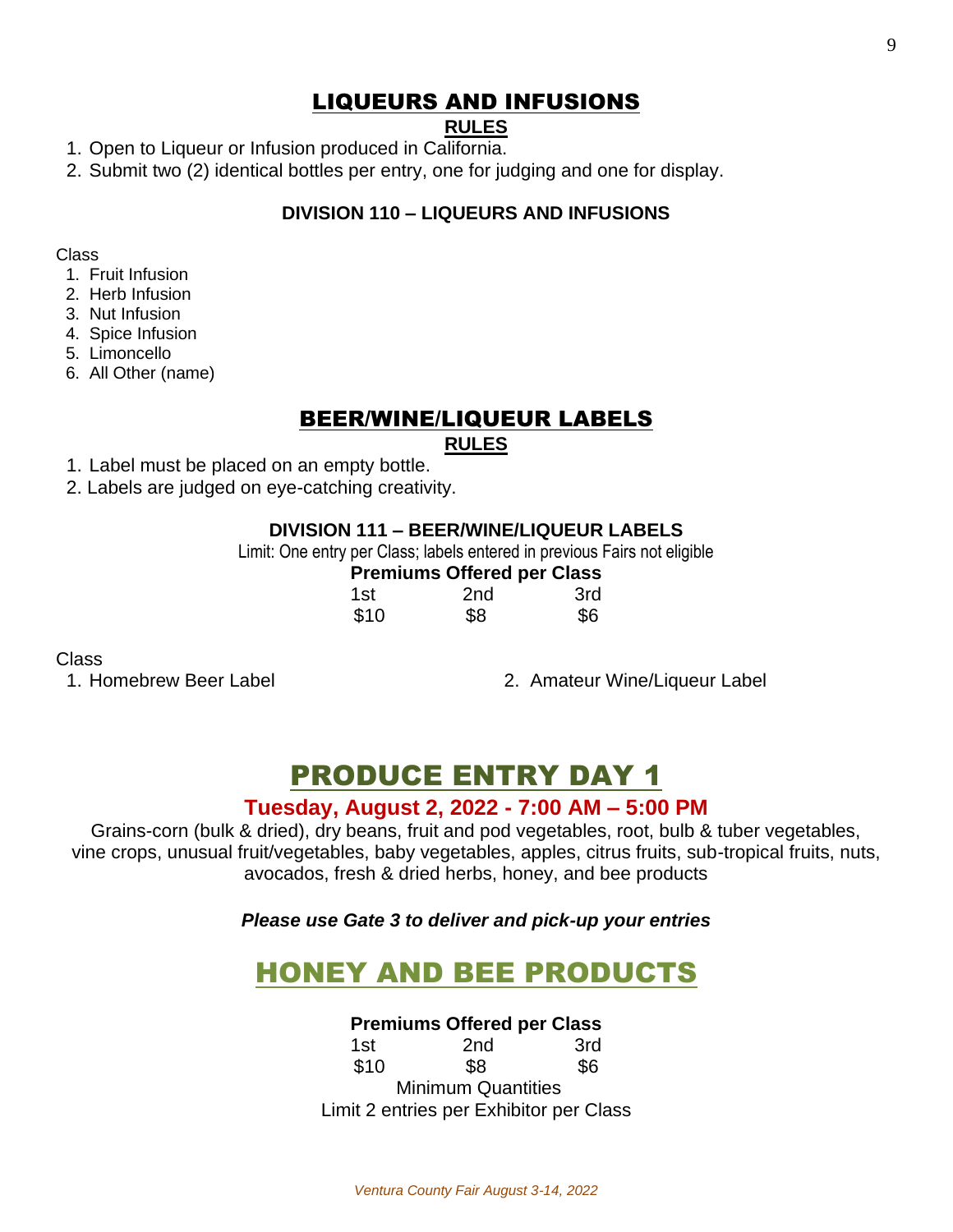- Comb Honey 1 Section Cut Comb Honey 1 Package Beeswax 1 pound minimum
- Extracting Frame 1 Standard Size, standard or medium depth frame All other Honey 1 Standard honey jar
	-

Definitions Chunk Honey – comb in liquid honey

#### **DIVISION 112 – HONEY, HOBBYIST DIVISION 113 – HONEY, COMMERCIAL BEEKEEPER**

#### Class

- 1. Avocado 5. Sumac
- 
- 
- 4. Sage
- 
- 2. Eucalyptus **6. Wildflower**
- 3. Orange 7. Any other

#### **DIVISION 114 – HONEY, OTHER TYPES, HOBBYISTS DIVISION 115 – HONEY, OTHER TYPES, COMMERCIAL BEEKEEPERS**

#### Class

- 1. Chunk Honey, any one floral type, name flower
- 2. Creamed or Crystallized Honey, any one variety
- 3. Extracting frame, standard or medium depth, any one variety
- 4. Cut Comb, any one variety
- 5. Round Cylinder comb section

#### **DIVISION 116 – BEESWAX, HOBBYIST DIVISION 117 – BEESWAX, COMMERCIAL BEEKEEPER**

#### Class

1. Natural or Sun Bleached

#### **Judging Criteria for Honey Exhibits**

Comb Honey and Cut Comb Honey - Taste (50%); General appearance (25%); Well wrapped (25%); Total 100%

#### **Judging Criteria for Extracting Frame**

Frame clean and free of propels and honey (25%); well filled and capped (25%); Honey one color (25%); General Appearance- (25%); Total 100%

#### **Judging Criteria for Beeswax**

Well-formed block, no air bubbles (33%); Free of foreign matter (34%); Clarity, color (33%); Total 100%

#### **Premiums Offered per Class**

| 1st | 2 <sub>nd</sub> | 3rd |
|-----|-----------------|-----|
| \$5 | \$3             | \$2 |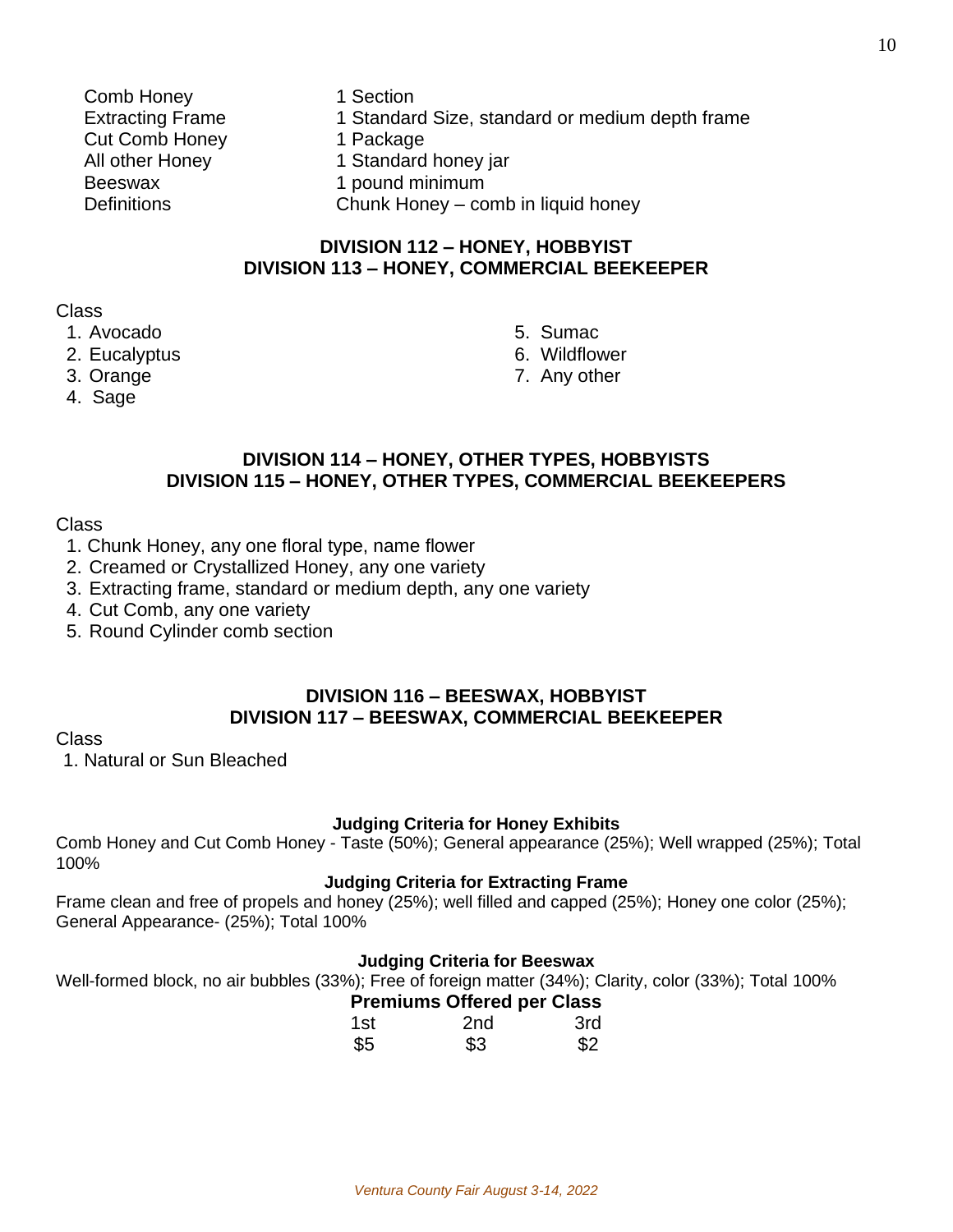#### **DIVISION 118 – GRAINS**

Quantities Required: Bulk – 1 pint in plastic zip lock bag

#### Class – **CORN – DRIED** (3 ears)

- 1. Indian (Large) 3. Popcorn
- 

2. Indian (Small) 4. Corn, any Other Variety

#### **DIVISION 119 – DRY BEANS**

Bulk – 1 pint in plastic zip lock bag

#### Class

- 1. Lima, Large 5. Pinto
- 2. Lima, Ford Hook 6. Pink
- 
- 4. White, Large

- 
- 3. White, Small 3. White, Small 3. White, Small 3. White, Small 3. White, Small 3. White  $7.$  Any Other Variety

# VEGETABLES

Unless otherwise stated, the type of vegetable desired for exhibit will be the uniform commercial grade rather than overgrown. Strange and unusual produce will only be accepted for Division 123.

#### **DIVISION 120 – PEPPERS**

#### Class

- 
- 
- 3. Peppers, Bell Yellow (3) 8. Peppers, Chile (5)
- 
- 5. Peppers, Sweet, any Other Variety (3)
- 1. Peppers, Bell Green (3) 6. Peppers, Cherry, Green (5)
- 2. Peppers, Bell Red (3) 2. Peppers, Cherry, Red (5)
	-
- 4. Peppers, Pimento (3) 3. Peppers, any Other (5)

#### **DIVISION 121 – ROOT, BULB & TUBER VEGETABLES**

- 1. Beets, Garden (3)
- 2. Carrots, long (3)
- 3. Carrots, Half Long (3)
- 4. Carrots, Short (3)
- 5. Garlic (3)
- 6. Onion, Green Table (2 bunches)
- 7. Onions, Red Globe (3)
- 8. Onions, White (3)
- 9. Onions, Yellow (3)
- 10. Onions, any Other Bulb (3)
- 11. Parsnip (3)
- 12. Potatoes, Red (3)
- 13. Potatoes, White (3)
- 14. Potatoes, any Other (3)
- 15. Radishes, White (2 bunches), 6-8 per bunch min.
- 16. Radishes, Red (2 bunches), 6-8 per bunch min.
- 17. Root, Bulb, Tuber, any Other not listed (3)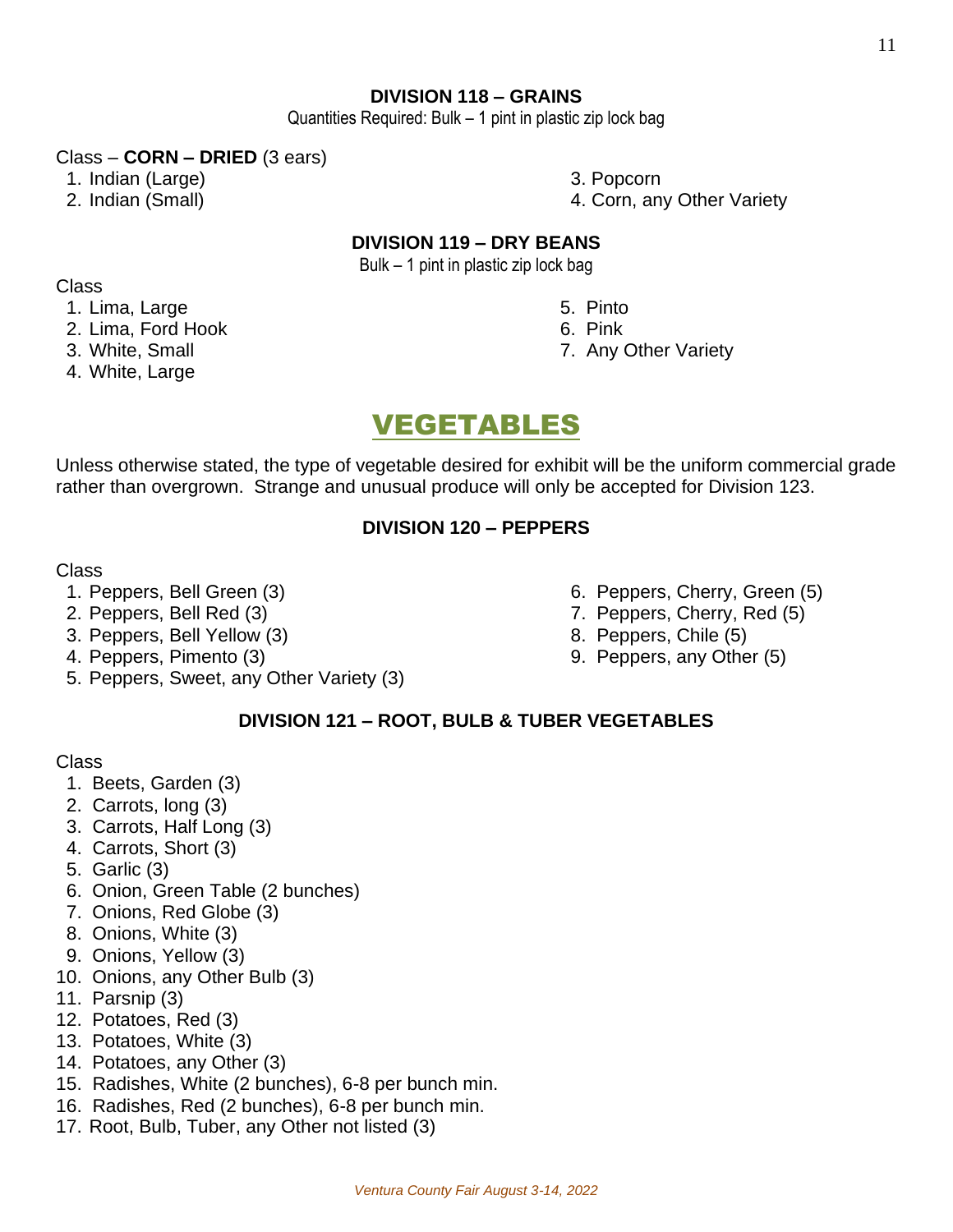Class

- 1. Cucumber, Pickling (3)
- 2. Cucumber, Slicing (3)
- 3. Egg Plant (2)
- 4. Gourd, Bottle, Large (1)
- 5. Gourd, Bottle, Small (3)
- 6. Gourd, Dipper or Gooseneck (1)
- 7. Gourd, Luffa (2)
- 8. Gourd, Fancy, Small (3)
- 9. Gourd, any Other, name variety (1) Large or (3) Small
- 10. Melons, Cantaloupe (1)
- 11. Melons, any Other (1)
- 12. Pumpkins, Ex-Large, 21+ inches in diameter (1)
- 13. Pumpkins, Large, 16"-20" in diameter (1)
- 14. Pumpkins, Medium, 11"-15" in diameter (1)
- 15. Pumpkins, Small, 6"-10" in diameter (1)
- 16. Pumpkins, Mini, 5" or less in diameter (1)
- 17. Squash, Acorn (1)
- 18. Squash, Butternut (1)
- 19. Squash, Crookneck (3)
- 20. Squash, Hubbard (1)
- 21. Squash, Scallop (3)
- 22. Squash, Spaghetti (1)
- 23. Squash, Straight-neck (3)
- 24. Squash, Zucchini, Green (3)
- 25. Squash, Zucchini, Yellow (3)
- 26. Squash, Zucchini, Large, baking size (1)
- 27. Squash, Turban (1)
- 28. Squash, any Other (1) Large, (5) Small
- 29. Watermelon, Small (1)
- 30. Watermelon, Seedless (1)
- 31. Watermelon, any Other (1)
- 32. Any Other Vine Crop not listed (1) Large, (3) Small

#### **DIVISION 123 – MISCELLANEOUS UNUSUAL CHARACTER**

## **Premiums Offered per Class**

| 1st | 2 <sub>nd</sub> | 3rd |
|-----|-----------------|-----|
| \$5 | \$3             | \$2 |

- 1. Largest Banana Squash (1) 10. Largest Orange (1)
- 2. Largest Squash, Other (1) 11. Largest Lemon (1)
- 
- 
- 5. Largest Pumpkin (1) 14. Largest Apple (1)
- 6. Longest Zucchini (1) 15. Largest Turnip (1)
- 3. Largest Beet (1) 12. Largest Grapefruit (1) 4. Funny Shaped Lemon (1) 13. Longest Single Ear of Corn (1)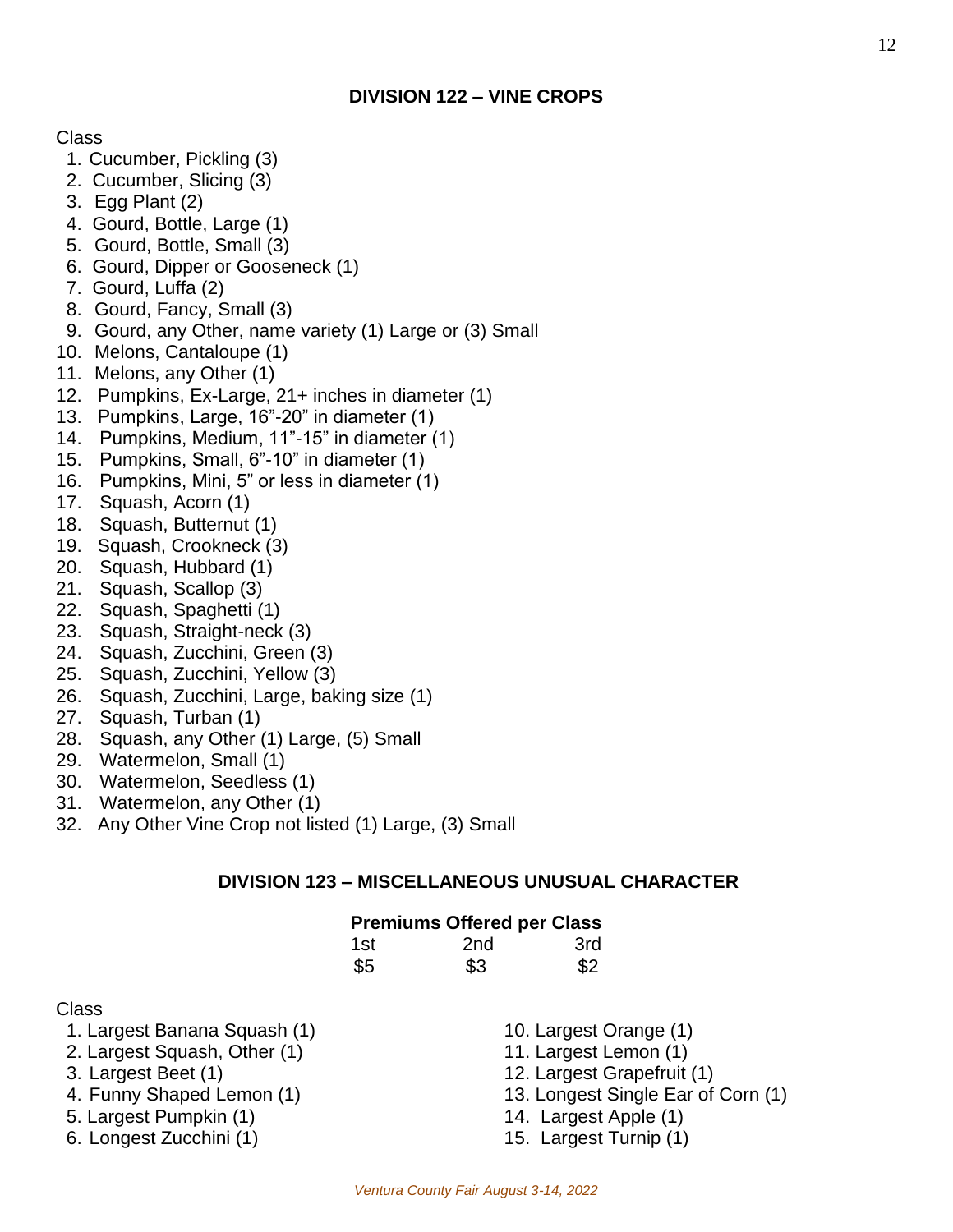- 7. Largest Scallop Squash (1) 16. Longest Carrot, no top (1)
- 8. Largest Sunflower (seed head) (1) 17. Any Other Funny Shape (1)
- 9. Largest Watermelon (1) 18. Any Other not listed (1)
- 
- 
- 

#### **Premiums Offered per Class**

| 1st | 2 <sub>nd</sub> | 3rd |
|-----|-----------------|-----|
| \$5 | \$3             | \$2 |

#### **DIVISION 124 – BABY VEGETABLES**

#### Class

- 
- 2. Beets (4) 2. Beets (4)
- 1. Carrots (4) 3. Leafy Lettuce (2 heads)
	-

#### **DIVISION 125 – DECIDUOUS FRUITS**

#### Class

- 1. Apple, Delicious (3) **5. Apple, Granny Smith (3)**
- 2. Apple, Fuji (3) 6. Quince (3)
- 3. Apple, Gala (3) 7. Any Other Variety (3)
- 4. Apple, Gordon (3)

#### **DIVISION 126 – CITRUS FRUITS**

#### Class

- 1. Grapefruit, White Variety, any (3) 10. Limes, any Other (3)
- 2. Grapefruit, Pink Variety, any (3) 11. Mandarins/Tangerines (3)
- 
- 4. Lemon, Eureka (3) 13. Tangelos (3)
- 
- 
- 7. Lemon, any Other (3) 16. Kumquats (6)
- 
- 9. Limes, Mexican (3)
- 
- 
- 3. Pummelos, any (3) 12. Oranges, Valencia (3)
	-
- 5. Lemon, Lisbon (3) 14. Blood Oranges (3)
- 6. Lemon, Meyer (3) 15. Oranges, Navel (3)
	-
- 8. Limes, Bears (3) 17. Any Other Variety, not listed (3)

#### **DIVISION 127 – SUB-TROPICAL FRUITS**

- Class
- 1. Bananas (3) 4. Mangos (3)
- 
- 
- 
- 2. Cherimoyas (3) 6. Passion Fruit (3)
- 3. Kiwi (3) 6. Any Other Variety (3)

#### **DIVISION 128 – NUTS**

Class

- 1. Walnuts (12) 3. Macadamia (12)
- 2. Almonds (12) 2. Almonds (12) 2. Almonds (12)

#### **DIVISION 129 – AVOCADOS**

- 
-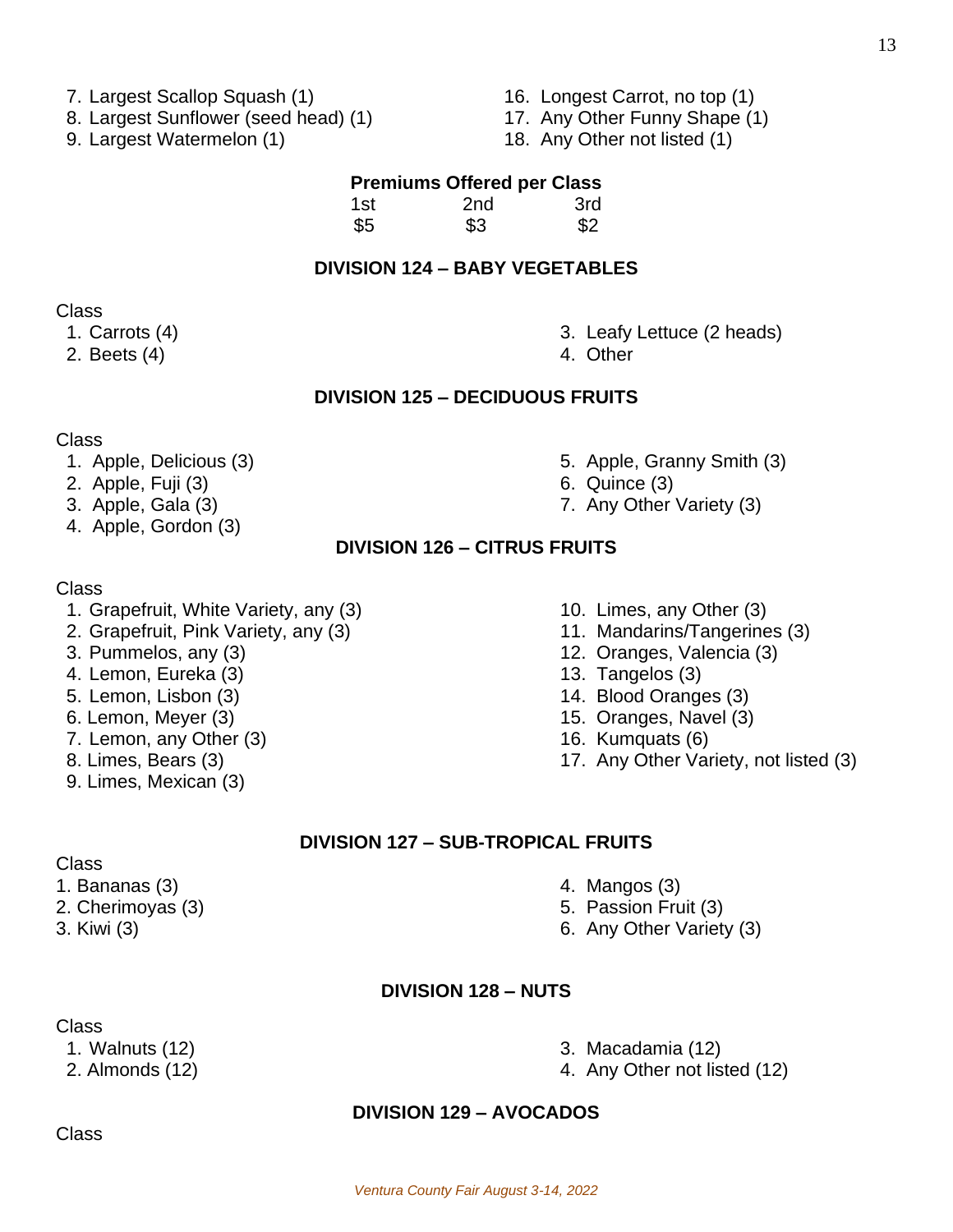- 
- 
- 
- 
- 
- 6. Little Cado (3)
- 1. Bacon (3) 7. Mexican (3)
- 2. Fuerte (3) 8. Pinkerton (3)
- 3. Hass (3) 9. Reed Ryan (3)
- 4. Holiday (3) 10. Zutano (3)
- 5. Lamb Hass (3) 11. Any Other Variety, not listed (3)

#### **DIVISION 130 – HERBS**

Display dried herbs in quart size zip lock bag 1/2 full. Display fresh herbs – 5 stems tied at end.

#### Class – **Dried Herbs** Class – **Fresh Herbs**

- 1. Basil 2012 and 2013 and 2014 and 2014 and 2014 and 2014 and 2014 and 2014 and 2014 and 2014 and 2014 and 20
- 2. Bay Leaf 2. and 2. Bay Leaf 2. Bay Leaf 2. Bay Leaf 2. Bay Leaf 2. Bay Leaf
- 
- 4. Dill 19. Dill
- 
- 
- 
- 
- 
- 
- 
- 
- 
- 
- 
- 
- 
- 3. Chives 18. Chives
	-
- 5. Lavender 20. Lavender
- 6. Lemon Verbena 21. Lemon Verbena
- 7. Marjoram 22. Marjoram
- 8. Mint 23. Mint
- 9. Oregano 24. Oregano
- 10. Parsley 25. Parsley
- 11. Rosemary 26. Rosemary
- 12. Sage 27. Sage
- 13. Tarragon 28. Tarragon
- 14. Thyme 29. Thyme
- 15. Any Other Dried Herb 30. Wreath, 10"-18' diameter
	- 31. Any Other Fresh Herb

# HOME DAIRY PRODUCTS

#### **DIVISION 131 – HOME DAIRY FOOD**

Open to Adults and Youth

#### **Entries received: Thursday, August 4, 2022 - 1:00 PM – 3:00 PM**

Division 131 Home Dairy is an extended Division and is open to the legal residents or producers in the State of California. **Dairy product presented in 1/2-pint container or 3 oz. piece depending on type.** 

#### Limit: One (2) entry per Class.

**Standards for sanitation and showmanship in presentation will be considered by Judge.**

#### **Premiums Offered per Class**

| 1st | 2 <sub>nd</sub> | 3rd |
|-----|-----------------|-----|
| \$8 | \$6             | \$4 |

- Class
- 
- 2. Butter, Flavored/Herb 12. Ice Cream (Vanilla)
- 
- 
- 5. Cheese, any Other Soft, No Flavoring 15. Milk-goat, Fresh Chilled
- 1. Butter 1. Butter 11. Cheese, Herbal (must list Herbs)
	-
- 3. Cheese, Cheddar, Soft 13. Ice Cream (Flavored identify)
- 4. Cheese, Colby, Soft 14. Milk-cow, Fresh Chilled
	-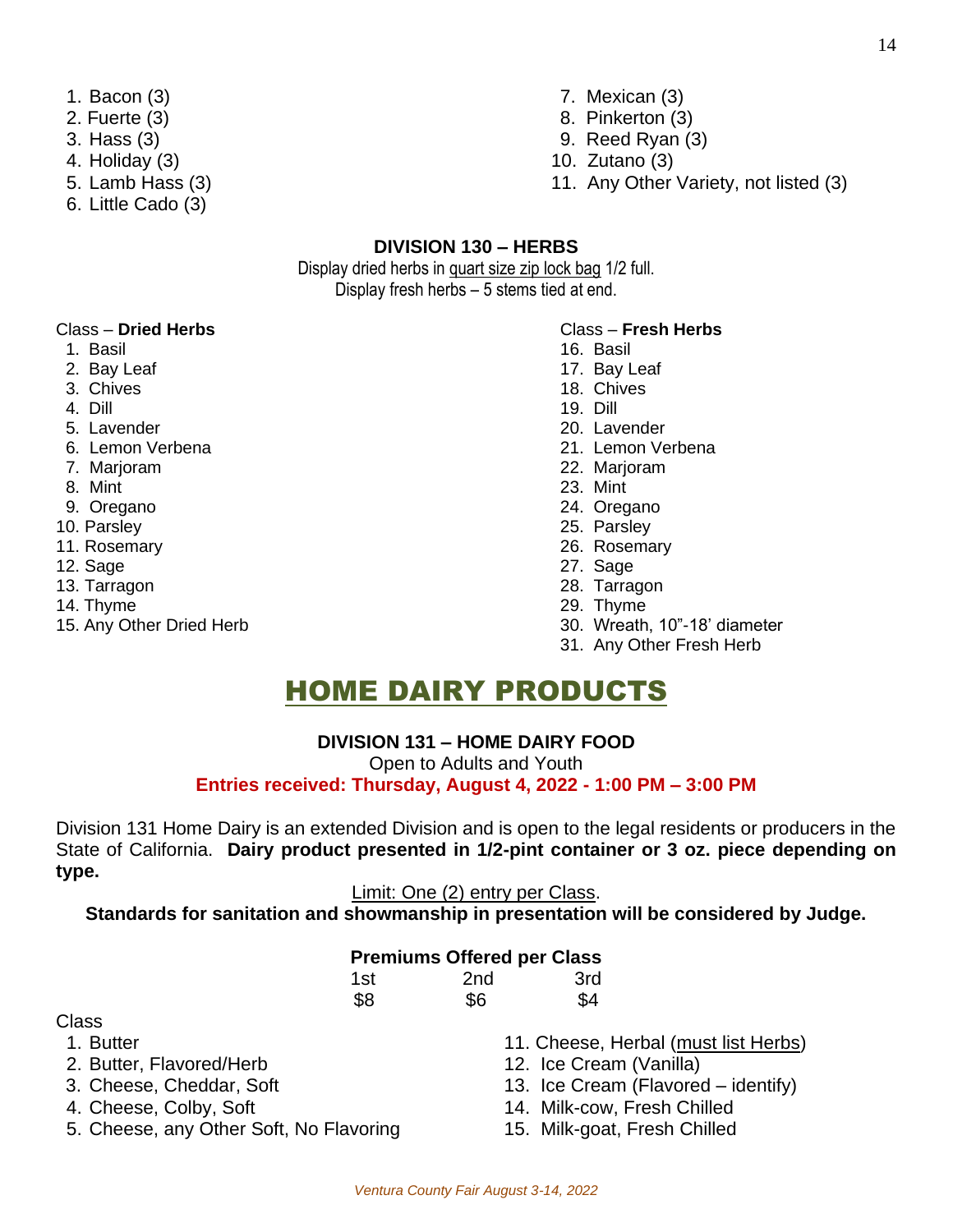- 6. Cheese, Cottage, Small Curd 16. Ricotta
- 7. Cheese, Cottage, Flavored 17. Yogurt, Plain
- 
- 
- 
- 
- 8. Cheese, Cheddar, Hard 18. Yogurt, Flavored (identify)
- 9. Cheese, Colby, Hard 19. Dessert, name (ingredient)
- 10. Cheese, any Other Hard, No Flavoring

#### **Judging Criteria for Home Dairy Foods** Taste (60%); Texture (15%); Appearance (25%); Total 100%

# PEOPLES' CHOICE FOR BOUNTY OF THE COUNTY BEER AND BITES & WINE AND DESSERTS COMPETITIONS

#### **DIVISION 132 – BEER AND BITES COMPETITION**

Thursday, August 4, 2022 – 5:00 PM-7:00 PM

**DIVISION 133 – WINE AND DESSERTS COMPETITION**

Thursday, August 11, 2022 – 5:00 PM-7:00 PM

#### **Premiums Offered per Class**

| 1st   | 2nd   | 3rd   |
|-------|-------|-------|
| \$400 | \$250 | \$150 |

Class

- 1. Best Beer/Wine
- 2. Best Food
- 3. Best Pairing

An invitation to showcase the agricultural abundance of Ventura County as presented by local breweries/wineries paired with local restaurants.

Intent of the competition is to provide the opportunity for local restaurateurs and brewers/wineries to present and promote their local businesses as well as the local produce that makes Ventura County unique. Participants only need to provide small bites and sips of their entries, not full plates/glasses.

#### **RULES**

- 1. Limited to teams formed by Ventura County breweries/wineries and commercial chefs.
- 2. Each team must highlight at least one locally grown product from Ventura County (i.e., lemon, walnut, cabbage, beef, and olive oil).
- 3. Participants will pour a sample of their featured beer/wine, paired with a small tasting portion of an appetizer/entrée/dessert as agreed upon by their restaurant partner.
- 4. Entry information must include: beer/wine selection; farm and produce used; restaurant/caterer and description of dish.
- 5. Food must be prepared off Fairgrounds. Ice and refrigeration will be available by request. Food safety is a priority; if some part of preparation must be completed onsite, Exhibitors will have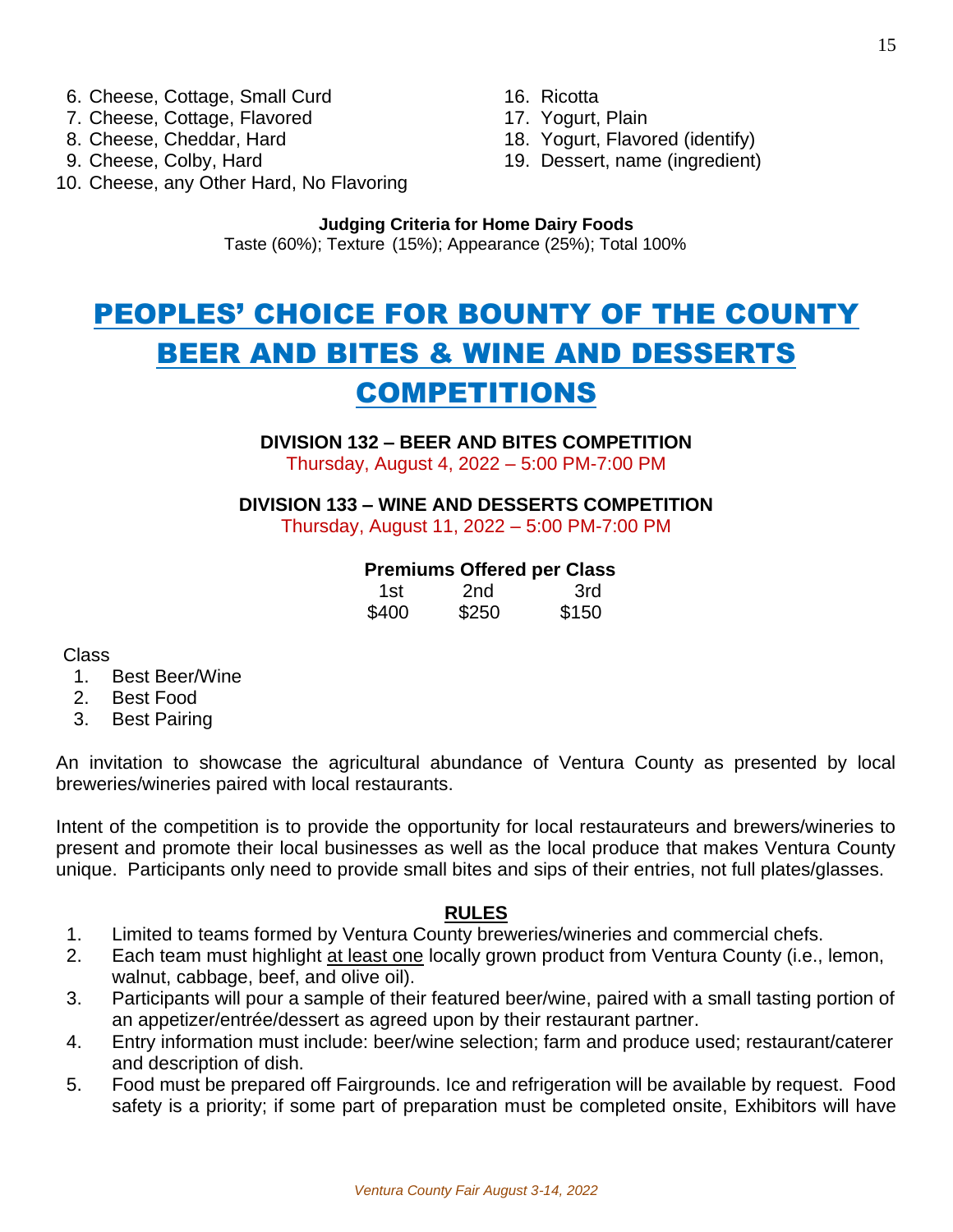**DIVISION 137 – FRUITS** 

2. Nectarines (3) 2. Nectarines (3) 2. Any Other Stone Fruit (3)

Exhibitors must provide their own tools/equipment.

8. Entries will be judged by a Peoples' Choice Ballot. 9. *To enter, please email [VCAGBuilding@gmail.com.](mailto:VCAGBuilding@gmail.com)*

### Class

1. Beans, bush (12 pods) 3. Beans, Lima (12 pods)

featured dish.

- 2. Beans, pole (12 pods) 4. Beans, other (12 pods)
	- **DIVISION 135 – TOMATOES**

- Class
	-
- 3. Tomato, Large-fruited, Heirloom (5) 9. Tomato, Plum, or Paste (5)
- 4. Tomato, Standard, Salad (5) 10. Tomato, Cluster
- 5. Tomato, Yellow/Orange (5) 11. Tomato, All Others (5)
- 6. Tomato, Yellow/Orange, Heirloom (5)
- 1. Tomatillo (5) 2. Tomato, Cherry (5)
- 2. Tomato, Large-fruited (5) 8. Tomato, Pear, Red or Yellow (5)
	-
	-
	-

## **DIVISION 136 – CORN, LEAFY & STEM VEGETABLES**

## Class

- 1. Corn, Sweet Yellow (3) 6. Swiss Chard, Green (2 bunches)
- 2. Corn, Sweet White (3) 2. Corn, Sweet White (3) 7. Swiss Chard, Red (2 bunches)
- 3. Corn, Sweet Variegated (3) 8. Lettuce (2 bunches)
- 
- 5. Spinach (2 bunches)

- 
- *Ventura County Fair August 3-14, 2022*

# PRODUCE ENTRY DAY 2

6. Each entry will be allotted display space for presentation and serving of the beer/wine and

limited access to the Agriculture Building kitchen by arrangement with a Superintendent.

# **Wednesday, August 10, 2022 - 6:30 AM – 11:00 AM**

Beans, tomatoes, fresh leafy & stem vegetables, figs, grapes (table & wine), peaches, pears, plums/prunes, small fruits & berries, other vegetables & fruits

### **Premiums Offered per Class**

| 1st | 2 <sub>nd</sub> | _____<br>3rd |
|-----|-----------------|--------------|
| \$5 | \$3             | \$2          |

## **DIVISION 134 – FRESH BEANS**

- 
- 
- 

- -
	-
	-
	-
- 
- 
- 4. Rhubarb (3 stalks) 9. Leafy or Stem Vegetable, not listed
- 
- Class
- 1. Peaches (3) 4. Plums (3)
- 
- 3. Pears (3)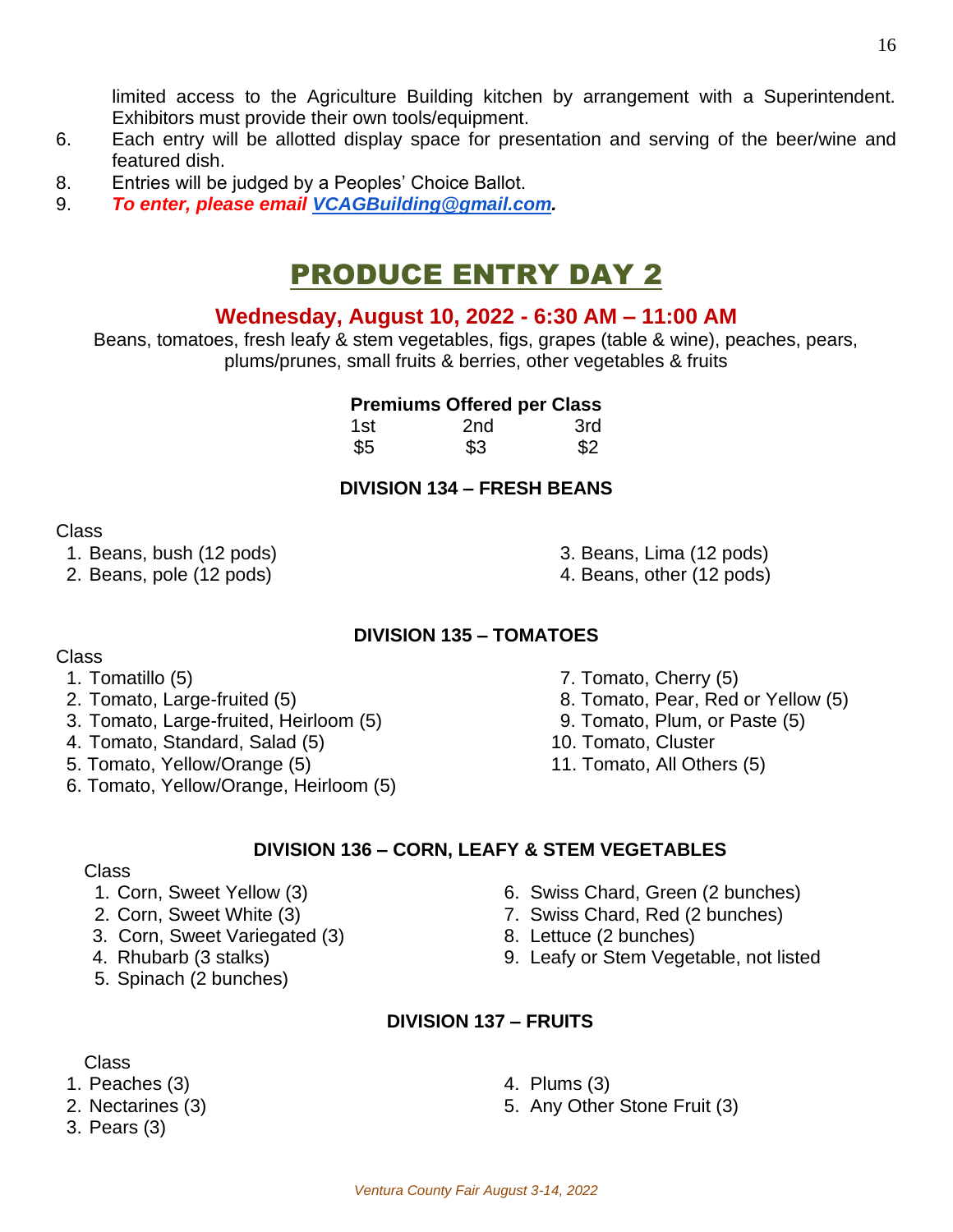#### **DIVISION 138 – FIGS**

Class

#### **DIVISION 139 – TABLE AND WINE GAPES**

#### Class

#### 1. Table, Red (2 bunches)

- 2. Table, White (2 bunches)
- 3. Grape, Any Other (2 bunches)

#### **DIVISION 140 – BERRIES**

#### Class

- 1. Blackberries (1 Standard berry basket) 4. Strawberries (1 Standard berry basket)
- 2. Blueberries (1 Standard berry basket) 5. Any Other (1 Standard berry basket)
- 3. Raspberries (1 Standard berry basket)

#### **IVISION 141 – MISCELLANEOUS VEGETABLES & FRUITS**

(Not reflected in any previous Division or Class)

Class

1. Hops, 3 Stems 3. Other Fruit 2. Olives, Pint 1. 2. Olives, Pint 1. 2. Olives, Pint 1. 2. Olives, Pint 1. 2. Olives, Pint 1. 2. Olives, 2. Olives, 2. Olives, 2. Olives, 2. Olives, 2. Olives, 2. Olives, 2. Olives, 2. Olives, 2. Olives, 2. Olives, 2. Oli

#### **Premiums Offered per Class**

| 1st | 2 <sub>nd</sub> | 3rd |
|-----|-----------------|-----|
| \$5 | \$3             | \$2 |

#### **DIVISION 142 – HOME POULTRY, EGGS Entries received**: **Wednesday, August 10, 2022 - 6:30 AM – 11:00 AM**

Class

- 1. Chicken (12) 4. Duck (6)
- 2. Chicken, Mixed colors (12) 5. Goose (4)
- 3. Chicken, Green (12) 6. Any Other Breed
- 
- -

**Judging Criteria for Home Poultry – Eggs** (Judges may candle eggs) Appearance (40%); Uniformity (20%); Freshness (40%); Total 100%

# "Superheroes" – Elementary School

**Open to Youth currently in the 3rd to 6th Grade (2021-2022 school year) Friday, August 5, 2022, between 11:00 am-12:30 pm**

A Slideshow Competition

#### **Premiums Offered**

| 1st   | 2nd   | 3rd   | 4th  |
|-------|-------|-------|------|
| \$250 | \$150 | \$100 | \$75 |

- 1. Figs, Kadota (4) 3. Figs, Turkey Brown (4)
- 2. Figs, Mission, Black (4) 4. Figs, Any Other, name variety (4)

- 
- 
- -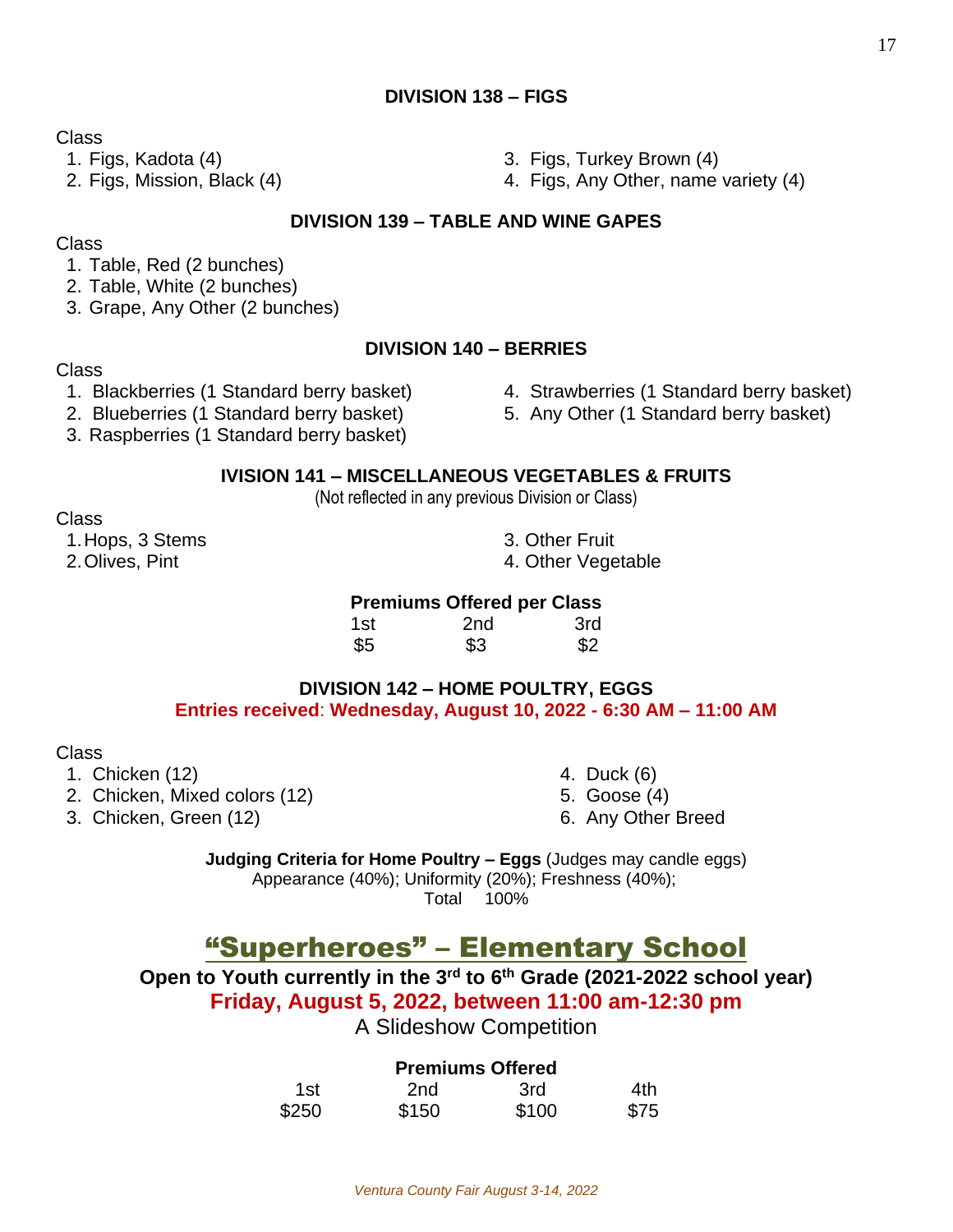Exhibitors will create a 5 to 15 slide (PowerPoint) presentation discussing the theme of **"Superheroes"** as it pertains to agriculture and natural resources.

#### **Slideshow should include:**

Choose a person, organization, or agricultural commodity that you believe is a "SUPERHERO" to agriculture and tell us how they impact Ventura County. Examples: a friend or family member in agriculture, California Avocados, Santa Paula FFA, Ventura County Agricultural Commissioner.

### **RULES**

- 1. Slide Show entries accepted no later than Friday, August 5, 2022, at 12:30 pm. Presentations will begin at 1:00 pm. Slide Show should be submitted on a portable USB jump/flash drive with a completed and signed entry form. *(Make sure you can open and run your slideshow before bringing it to the Fair.)*
- 2. Limit one (1) entry per Exhibitor.
- 3. Slide Show should be 5-15 slides.
- 4. Slide Show should be the Exhibitor's own work with minimal help from adults.
- 5. No changes can be made once the entry has been submitted.
- 6. After the judging is completed, slideshow will be played at various times throughout the Fair in the Agriculture & Natural Resources Building.

#### **Judging Criteria**

Informational (50%); Relevance and significance to theme: Superheroes (30%); Creativity (20%); Total 100%

### **DIVISION 144 – SLIDE SHOW COMPETITION FOR 3RD - 6 TH GRADE STUDENTS**

#### Class

1. Superheroes in Ventura County Agriculture (Slide Show)

# "Superheroes" – Middle School & High School

**Open to youth currently in the 6th - 12th Grade (2021-2022 school year) Friday, August 5, 2022, between 11:00 am-12:30 pm**

A Video Competition

#### **Premiums Offered per Class**

| 1st   | 2nd   | 3rd   | 4th  |
|-------|-------|-------|------|
| \$250 | \$150 | \$100 | \$75 |

**Eligibility:** Open to students currently in the 6<sup>th</sup> - 12<sup>th</sup> grade, in any Ventura County School, for the 2021-2022 School year. Contestants will create a 3–7-minute video discussing the theme of **"Superheroes."**

#### **Video should include:**

Choose a person, organization, or agricultural commodity that you believe is a "SUPERHERO" to agriculture and tell us how they impact Ventura County. Examples: a friend or family member in agriculture, California Avocados, Santa Paula FFA, Ventura County Agricultural Commissioner.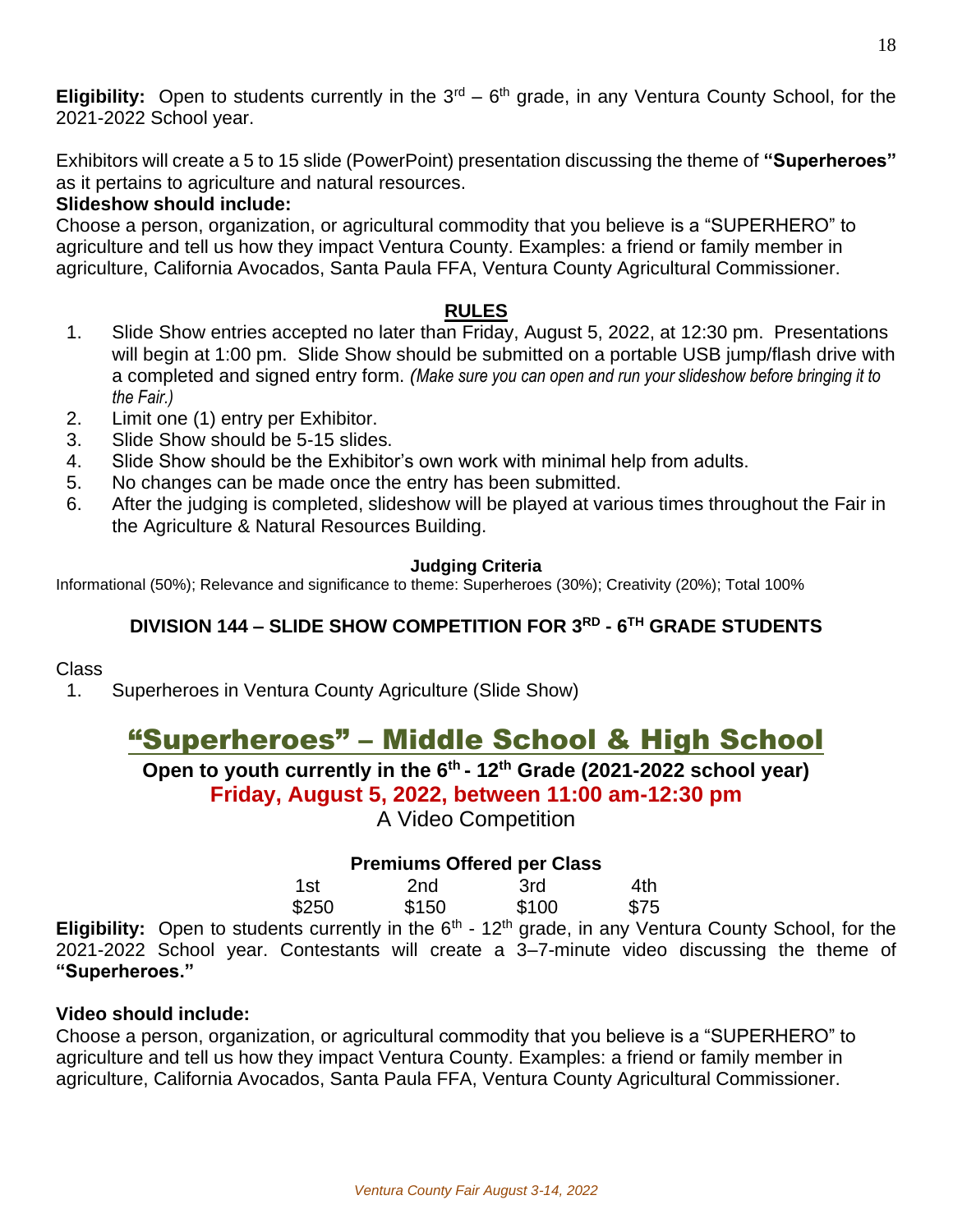### **RULES**

- 1. Video entries accepted no later than Friday, August 5, 2022, at 12:30 pm. Presentations will begin at 1:00 pm. Video should be submitted on a portable USB jump/flash drive. *(Make sure you can open and run your video before bringing it to Fair.)*
- 2. Limit one (1) entry per Exhibitor.
- 3. Video should be a minimum of 3 minutes up to a maximum of 7 minutes.
- 4. Video should be the Exhibitor's own work with minimal help from adults.
- 5. No changes may be made once entry has been submitted.
- 6. After the judging is completed, videos will be played at various times throughout the Fair in the Agriculture & Natural Resources Building.

#### **Judging Criteria**

Informational (50%); Relevance and significance to theme (30%); Creativity (20%); Total 100%

### **DIVISION 145 – VIDEO COMPETITION FOR 6TH - 12TH GRADE STUDENTS**

#### Class

- 1. Ventura County Agriculture and Superheroes (Video), Middle School (6<sup>th</sup>-8<sup>th</sup> grade)
- 2. Ventura County Agriculture and Superheroes (Video), High School (9<sup>th</sup>-12<sup>th</sup> grade)

# Corn Shuckin' Contest

#### **Teams of Two – Thursday, August 4, 2022 – 4:00 pm DIVISION 147 – CORN SHUCKIN' CONTEST**

#### Rules

- 1. Exhibitors will compete in teams of two.
- 2. Teams will have 10 ears of corn to shuck as fast as possible; removing the entire husk and at least 80% of the silk.
- 3. The winning teams will move up in a bracket style competition.
- 4. Judges have final say in the count of shucked ears.

#### **Premiums Offered per Class**

1st Place

\$30 per Team

#### Class

- 1. Youth, both members must be under 18 years
- 2. Adult, both members must be over 18 years
- 3. Mixed, 1 Youth and 1 Adult

# Melon Carving Contest

# **Thursday, August 11, 2022 – 3:00 pm**

## **DIVISION 148 – MELON CARVING CONTEST**

#### **Rules**

- 1. Exhibitors will have one 1 hour to carve a creative design of their choice into a melon.
- 2. All melons and carving supplies will be provided.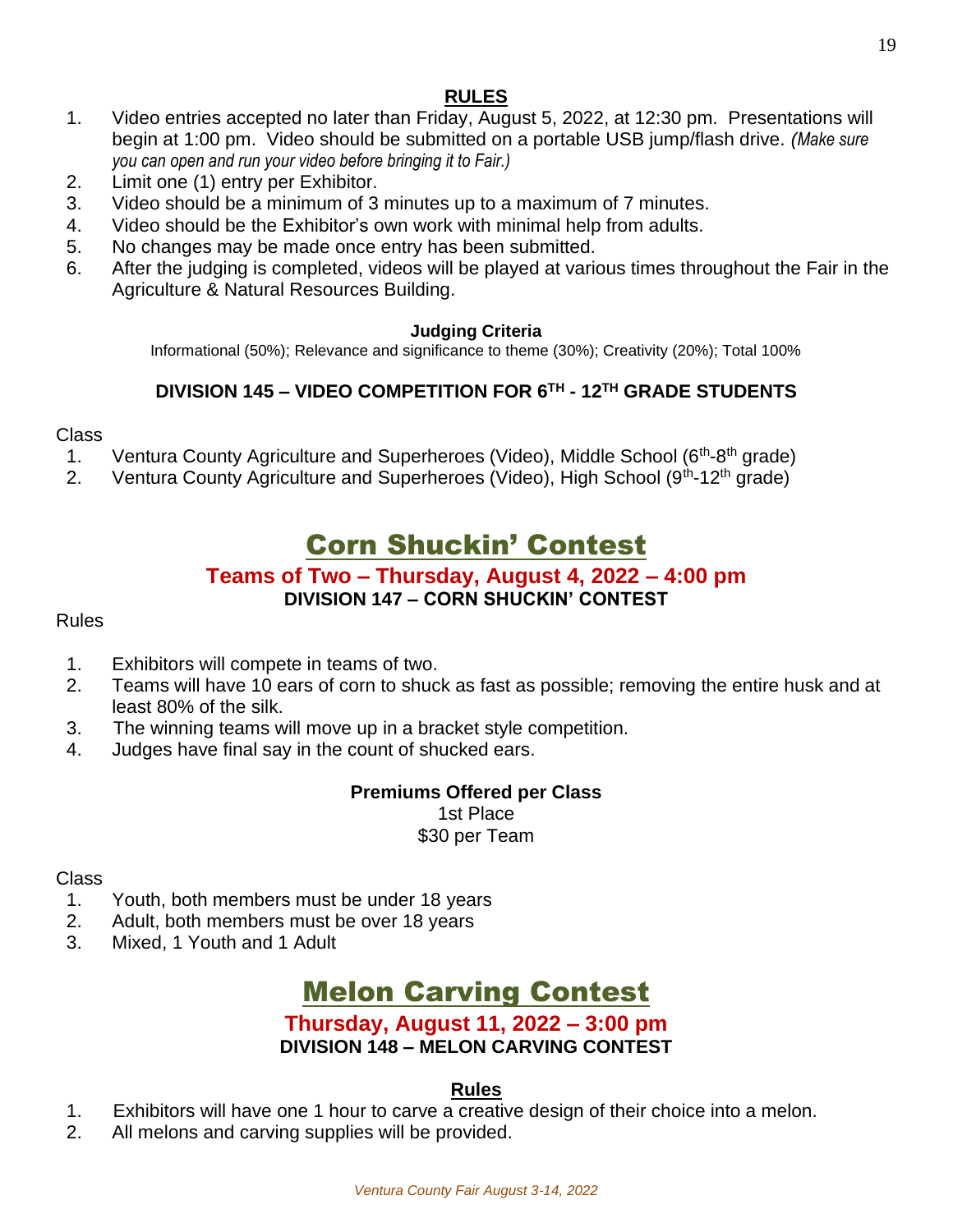- 3. No outside tools are permitted. Picture references are okay
- 4. Winners will be determined by People's Choice vote and be announced at the Bounty of the County Wine Competition.

#### **Premiums Offered per Class** 1st Place \$25

Class

1. Youth up to 12 years of age

2. 13 years of age and over

# STORIES OF VENTURA COUNTY CONTEST **Wednesday, August 10, 2022 - 2:00 PM**

#### *Uncle Leo loved a good story – telling them and listening to them.*

Stories about Ventura County, its history, and its people, were very important to Uncle Leo. Having a special time at the Fair with a focus on people sharing stories, learning more about Ventura County, and having fun is something he would have enjoyed very much.

#### **RULES**

- 1. Contest is open to storytellers of all ages.
- 2. All stories must relate to Ventura County History.
- 3. Length of presentation must be between 4 and 7 minutes in length.
- 5. Costume and/or handheld props are encouraged!
- 6. Display of materials/memorabilia is encouraged. Table (6 ft.) will be provided for Exhibitor's use.
- 7*.* **Pre-enter online at** [www.venturacountyfair.org](http://www.venturacountyfair.org/) **by August 5, 2022. Late entries accepted only if space available on day of contest.**
- 8. Check-in at 1:45 pm on August 10, 2022.

#### **DIVISION 143 – STORIES OF VENTURA COUNTY CONTEST**

|       |       | <b>Premiums Offered per Class</b> |       |      |
|-------|-------|-----------------------------------|-------|------|
| 1st   | 2nd   | 3rd                               | 4th.  | .5th |
| \$200 | \$150 | \$125                             | \$100 | \$75 |

#### Class

1. Stories of Ventura County

# COWBOY POETRY CONTEST

#### **Saturday, August 13, 2022 – 12:00 PM (Noon)**

#### **Premiums Offered per Class**

|      | .               |      |
|------|-----------------|------|
| 1st  | 2 <sub>nd</sub> | 3rd  |
| \$50 | \$35            | \$20 |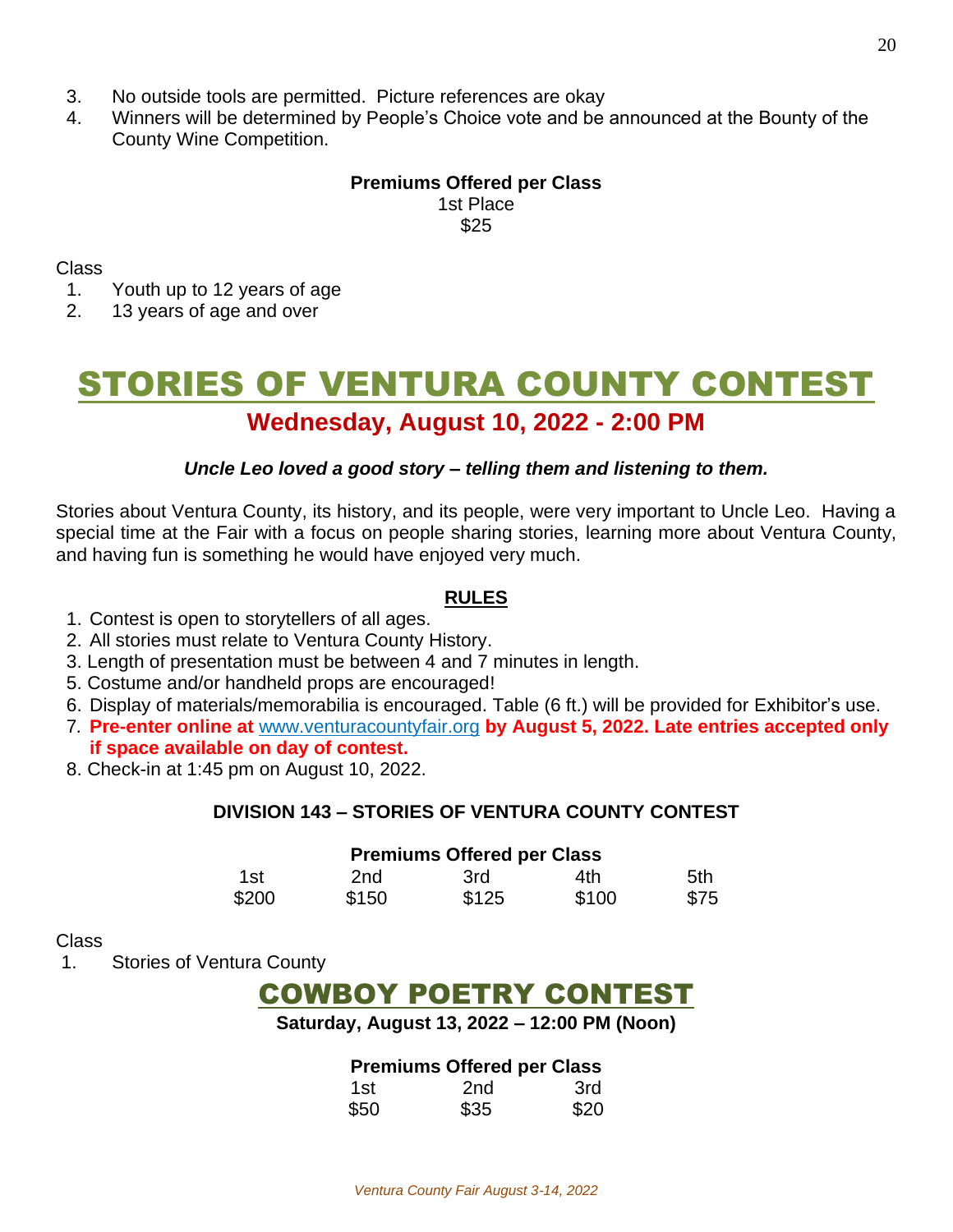#### **RULES**

- 1. Exhibitor must compose their own poem.
- 2. A copy of the poem must be submitted at check-in on August 13, 2022 & must be easily legible.
- 3. Class 1 and 2 limited to no more than 36 lines of poetry.
- 4. Class 3 limited to two (2) minutes.
- 5. **Exhibitors must check-in for Competition no later than 11:30 AM Saturday, August 13, 2022.** All contestants must be present when the contest begins at 12:00 PM.

Exhibitors are encouraged to research their topic if necessary to achieve a thorough understanding of our Western Heritage and way of life.

Poems may be serious in perspective, inspirational or humorous and should be presented in a convincing and enthusiastic manner.

### **DIVISION 146 - COWBOY POETRY CONTEST**

#### Class

- 1. Youth, 7-12 years of age 3. Adult (Individuals only)
	-

2. Youth, 13-18 years of age

# CORN HOLE COMPETITION

Santa Paula Cornhole Baggers and the Ventura County Fair

## **DIVISION 149 – CORN HOLE COMPETITION**

#### **August 14th**

#### **Check-in/Registration – 12:30 PM / First round begins at 1:00 PM**

#### **Tournament Rules: Best out 3 games, Double Elimination non-sanctioned with awards going to 1st place**

- Tournament held as a two round Switcholio-blind draw round robin in which players get a new partner for every game followed by a double elimination.
- Bag on Board = 1 point Bag through Hole = 3 points
- Bags that hit the ground prior to landing on the board or going into the hole do not count
- Any bag hanging off the board and touching the ground does not count
- Any bag hanging in the hole only counts as 1 point
- Cancellation scoring is used at the end of each round. After all 8 bags have been thrown; the score is calculated based on the bags that remain on the board and have gone in the hole. If Team A has 4 points and Team B has 3 points, Team A will get 1 point and a game is played to 21+
- Bag toss takes all The player that wins the bag toss choses the initial side of board to throw from and whether to start out throwing first or second
- Players will alternate throwing their 4 bags down to the board on the other end